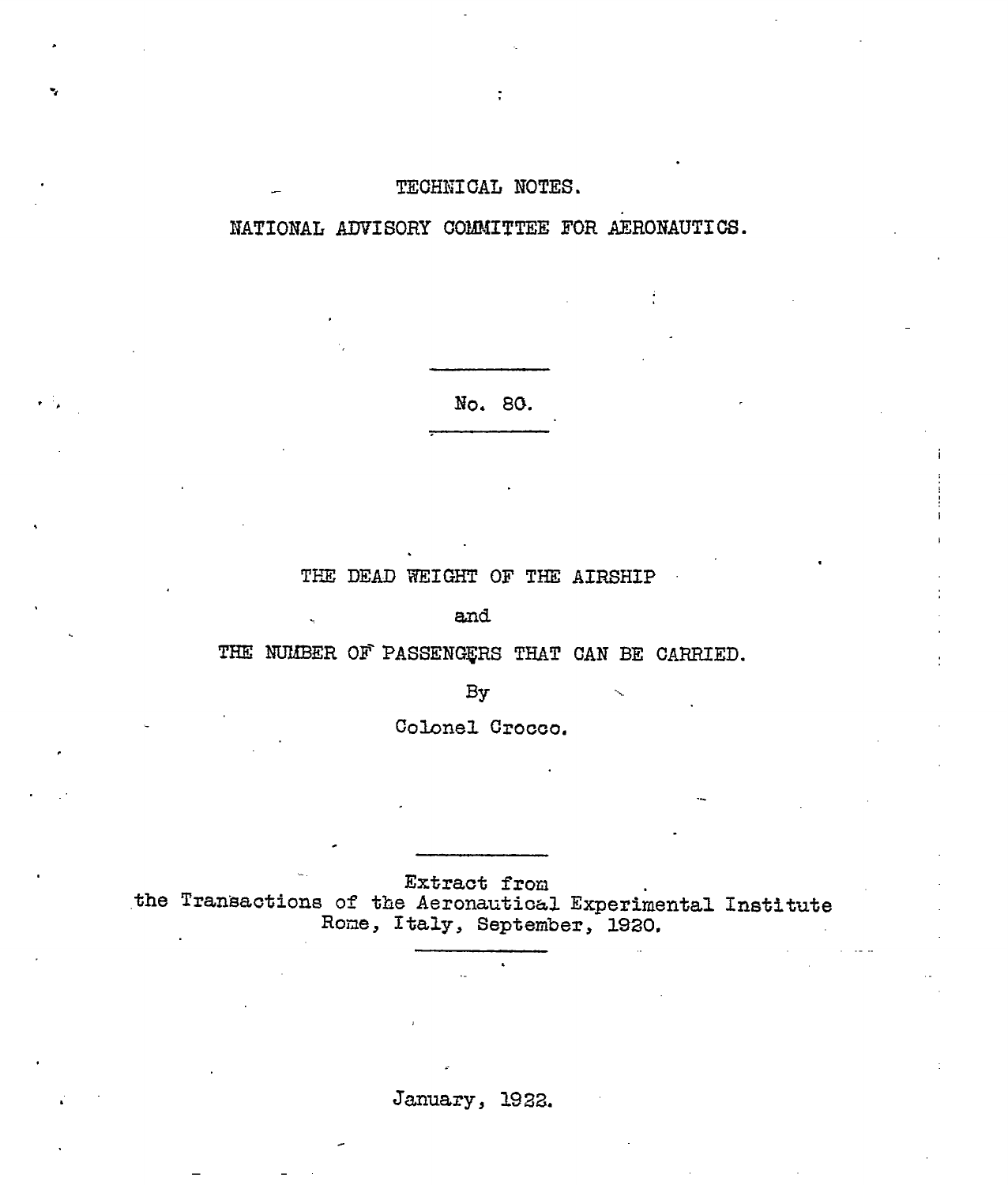NATIONAL ADVISORY COMMITTEE FOR AERONAUTICS.

TECHNICAL NOTE NO. 80.

#### THE DEAD WEIGHT OF THE AIRSHIP

and

#### THE NUMBER OF PASSENGERS THAT CAN BE CARPIED.\*

By

Colonel Crocco.

#### Formula for Obtaining Weight of Dead Load.

In order to determine an approximate formula giving the weight of the dead load in function of the volume V of the envelope and of the maximum velocity v, we will take the relative weight of the various parts of the airships  $P^{V}$ , II, V, A,  $T^{34}$ , adopting a mean value of the coefficients determined.

This formula may be adopted both for semi-rigid airships with suspended nacelle and non-rigid envelope, with or without internal suspensions, and to airships with rigid longitudinal

\* In 1913, comparing the effect of increase of dimensions in airplanes and airships, I demonstrated in a lecture given at the Congress of Civil Engineers, Rome ("The Catastrophe of the L.2 and the Future of Airships," Annals of the Society of Italian Engineers and Architects, No. 5, March 1, 1914) that there was a fairly approximate limit of gain for the airplane, and that though such a limit was a little more extended for the airship it nevertheless existed.

Some years later, after the War, in a publication of the British Air Ministry, there appeared similar calculations showing the advisability of increasing the cubature of airships, without setting any limit to such increase. Wishing therefore to find a complete and practical solution of the problem by means of strict numerical calculations, we confided such calculations to Signor Primo Cellini, who from the very first, has made the computa-MUM value of the ratio between the useful load and the total load at about 270,000 cubic meters, and that practically the increase of cubature bevond this limit and even up to it, hardly compensates for the greater commercial risk incurred by the concentration of tornage.

Extract from the Transactions of the Aeronautical Experimental Institute, Rome, Italy, (September, 1920).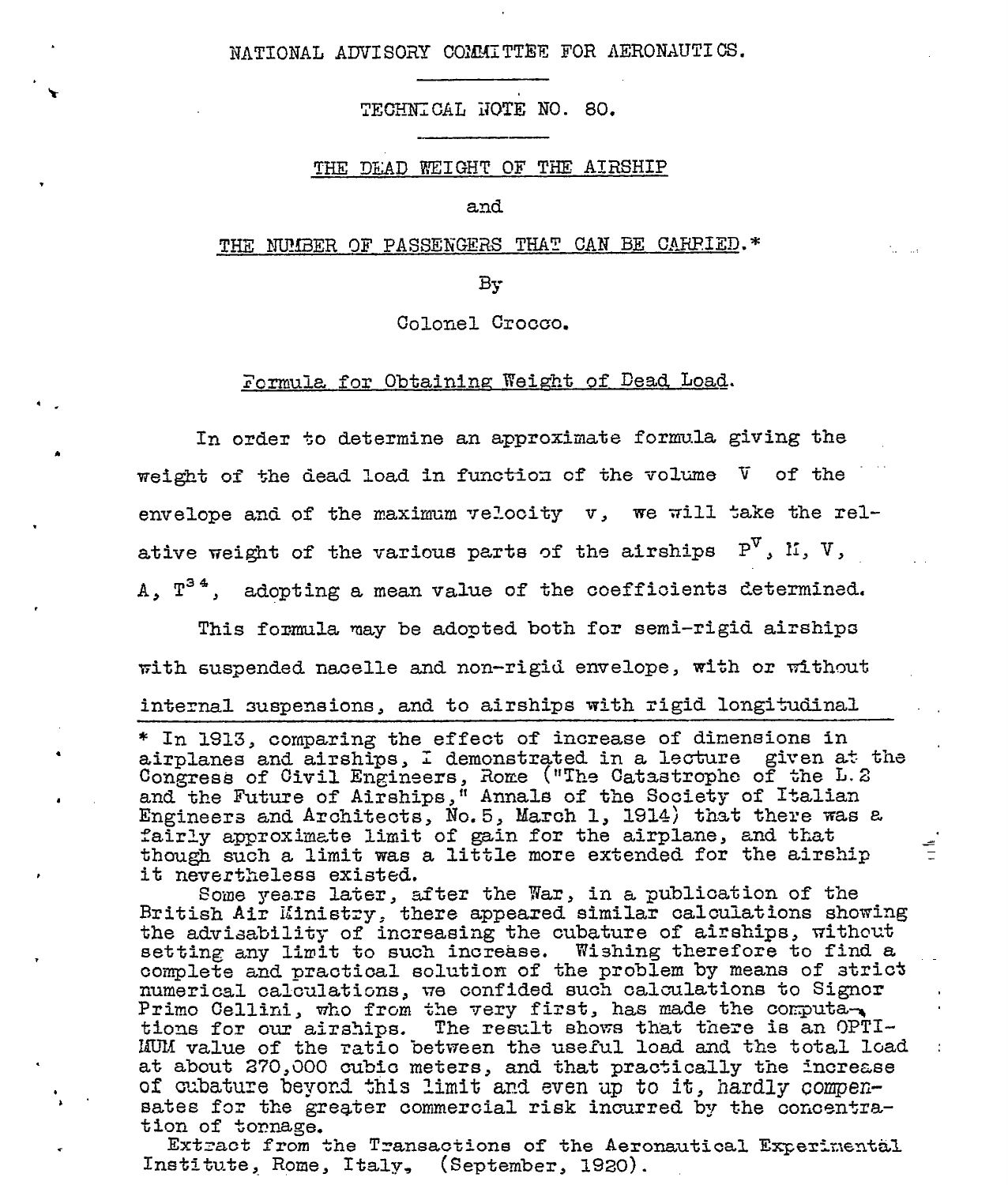$-3-$ 

beam, with power units on external supports or in nacelles, and with non-rigid envelopes, with or without internal bracing oables.

Weight of the envelope. - The envelope consists of various parts:

lst. Rubber on the outer reinforced part (about 0.200 kg. per square meter); its weight is proportional to the surface,  $(\overline{v}^{2/3})$ .

2nd. Fabric of the outer reinforced part; its weight is proportional to the surface  $(v^{z/s})$ and to the tension, which increases according to the pressure  $(V^{1/3})$ and the diameter  $(V^{1/3})$ . Therefore the weight of the fabric increases as

 $V^{2/3}$   $V^{1/3}$   $V^{1/3} = V^{4/3}$ 

3rd. The inside portion of the reinforced part (internal bracing cables) preportional to the Volume V.

4th. The diaphragms and butts proportional to their number and to the surface  $(V^{2/3})$ . n,

5th. Interior ballonet on beam, tubes, etc., proportional to the surface area  $(\mathcal{V}^{z/s})$ .

N.B. For all the envelopes enumerated below, the volume of the ballonet =  $0.5$  of the envelope.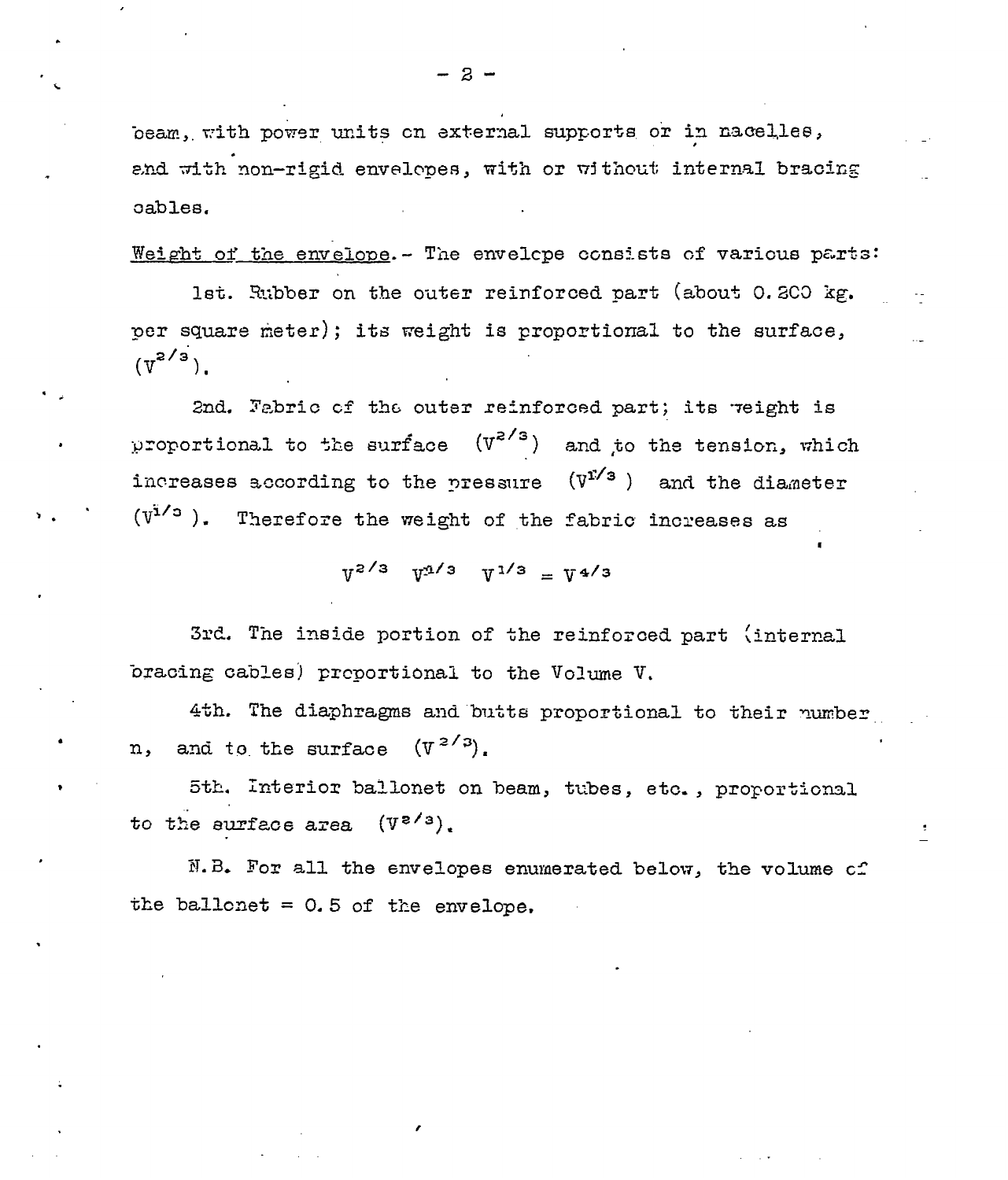| Airships:                                                      | Volume | outer                          | Rubber<br>reinforced<br>part      | outer                      | Fabric<br>reinforced<br>part             |  |  |  |  |
|----------------------------------------------------------------|--------|--------------------------------|-----------------------------------|----------------------------|------------------------------------------|--|--|--|--|
|                                                                | cu. m. | Weight<br>kg.                  | :Coefficients:                    | $We$ ight<br>kg.           | :Coefficients                            |  |  |  |  |
| $\mathbf{A}_{A}$                                               | 12100  | 705                            | 1.34 $V^{2/3}$                    | 303                        | $0.00290 V$ <sup>1/3</sup>               |  |  |  |  |
| A                                                              | 18000  | 975                            | 1.41 $V^{2/3}$                    | 1060                       | 0.00226 V <sup>4/3</sup>                 |  |  |  |  |
| $T^{34}$                                                       | 36000  | 1550                           | 1.42 $V^{2/3}$                    | 2700                       | 0.00227 $V4/3$                           |  |  |  |  |
| 0.00237 V <sup>4/3</sup><br>1.39 $V^{2/3}$<br>Mean Coefficient |        |                                |                                   |                            |                                          |  |  |  |  |
|                                                                |        |                                |                                   |                            |                                          |  |  |  |  |
| $\mathcal{L}$<br>Airships:                                     |        | Internal<br>bracing<br>cables. | Diaphragms<br>and<br><b>Butts</b> |                            | Inner Ballonet<br>on beam, tubes<br>etc. |  |  |  |  |
|                                                                |        | Weight: Coeffici-<br>ents      | : Weight: Coefficients            |                            | Weight:                                  |  |  |  |  |
|                                                                | kg.    |                                | kg.                               |                            | kg.                                      |  |  |  |  |
| $M^{\mathbf{A}}$                                               | 160    | 0.0132 V                       | 300                               | :0.114 n $V^{z/s}$         | 600 :1.14 $V^{2/z}$                      |  |  |  |  |
| А                                                              | 290    | 0.0161 V                       | 830                               | $:0.112 \text{ n V}^{2/3}$ | 770 :1.12 $V^{3/2}$                      |  |  |  |  |
| T <sup>34</sup>                                                | 585    | C.0162 V                       | 1300                              | $:0.120 \text{ n V}^{2/3}$ | 890 : 0.90 V <sup>2/3</sup>              |  |  |  |  |
| Mean Coefficient 0.0152 V                                      |        |                                |                                   | :0.115 $n V^{2/3}$         | $:1.09 \text{ V}^{2/3}$                  |  |  |  |  |

When the volume of the ballonet =  $0.5$  that of the envelope, the mean weight of the envelope is given by:

1.59  $v^{3/3}$  + 0.00227  $v^{4/3}$  + 0.0152  $v$  + 0.115 n  $v^{3/3}$  + 1.09  $v^{2/3}$  = = 0.0152 V +  $(0.115 n + 2.48)V^{2/3}$  + 0.00227 V<sup>4/3</sup>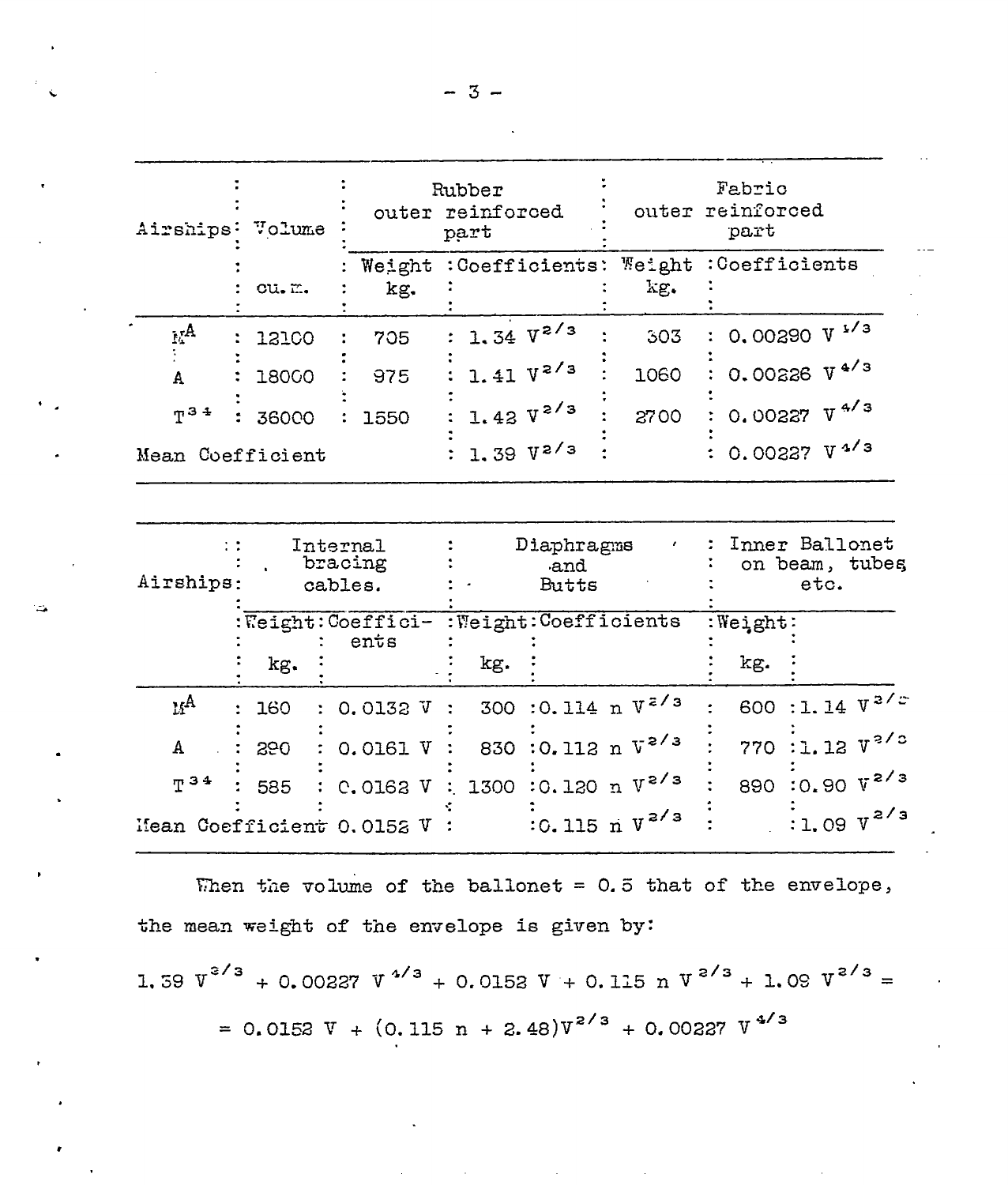Weight of Gas and Air Valves and their Controls. - This weight is proportional to the volume V of the envelope, and from the mean value taken for the various airships it comes out at:  $0.01V$ 

Weight of the reinforced armature. - By reinforced armature we mean the whole of the parts which help in bearing the load given by

Volume - Weight of envelope and valves

or, the longitudinal beam, the nacelle suspensions with their. brackets, the longitudinal girder, the reinforced sides of the nacelle and their suspension cables. The stresses in the beams of the armature are due partly to the bending moment and partly to shear, caused by the load carr ied: Volume-Weight of envelope and valves =  $V - I$ . The bending moment produces in the beam stresses proportional to the load  $(V - I)$  and to the length of the bays  $(V^{1/3})$  and inversely proportional to the height of the armature  $(V^{1/3})$ : that is, in all, proportional to

$$
(V - I) \frac{V^{1/3}}{V^{1/3}} = V - I.
$$

Shearing stresses are produced:

lst. In the beams and their diagonals proportional to the load, the bay, and the height, as for bending moments, therefore proportional to  $V - I$ .

2nd. In the struts proportional to the load  $V - I$ . Therefore the stresses, and with them the weight of the re-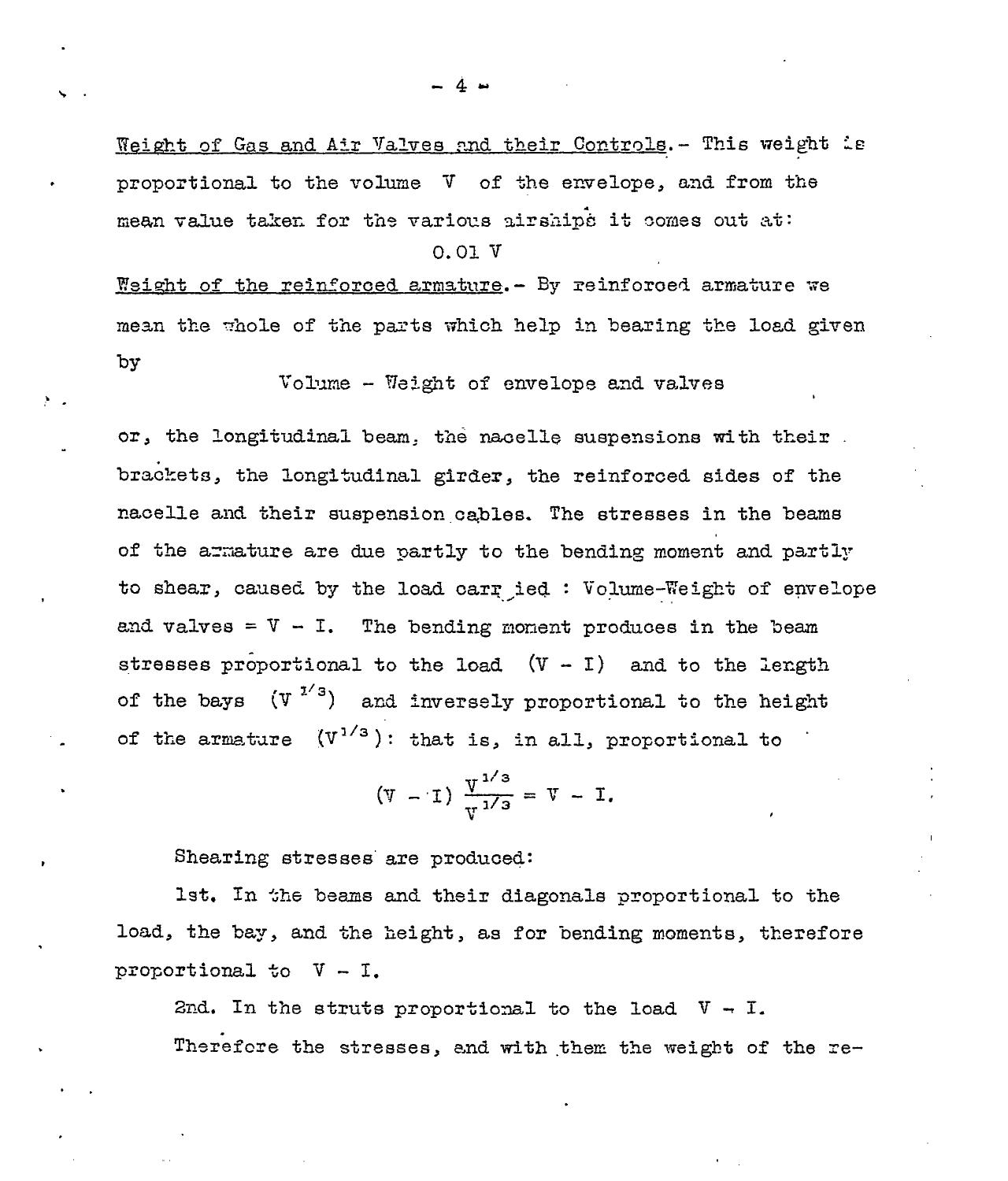inforced armature (longitudinal beam, suspensions, the reinforced part of the bow and nacelle suspensions, the reinforced part of the longitudinal girder, the reinforced sides of the nacelle and their suspension tubes) are proportional to the remainder of the load:

Volume-Weight of envelope and valves =  $V - I$ .

|                                                                                                          | Airships    |          |              |  |  |  |  |  |
|----------------------------------------------------------------------------------------------------------|-------------|----------|--------------|--|--|--|--|--|
|                                                                                                          | $M$ (heavy) | $F^{34}$ | $\mathbf{v}$ |  |  |  |  |  |
| Volume  cu.m.                                                                                            | 12000       | 36000    | 14650        |  |  |  |  |  |
| Envelope and valves kg.                                                                                  | 2690        | 7350     | 3575         |  |  |  |  |  |
| $V = I$ $R$                                                                                              | 9310        | 28650    | 11075        |  |  |  |  |  |
| Reinforced Armature " :                                                                                  | 1310        | 3750     | : 1460       |  |  |  |  |  |
| Coefficient  : $C.130 (V-I) 0.131(V-I) : 0.132(V-I)$<br>Mean Coefficient = $0.131 \times (7 - 1)$        |             |          |              |  |  |  |  |  |
| which may also be written:                                                                               |             |          |              |  |  |  |  |  |
| 0.131 $\sqrt{V}$ - [0.01 $\sqrt{V}$ + 0.0152 $\sqrt{V}$ (0.115 n + 2.48) $V^{2/3}$ + 0.00237 $V^{4/4}$ ] |             |          |              |  |  |  |  |  |
| = 0.131 [C. 8743 V - (C. 115 n + 2.48) $V^{2/3}$ - 0.00227 $V^{4/3}$ -                                   |             |          |              |  |  |  |  |  |
| = 0.1277 V - (0.01506 n + 0.325) $V^{2/3}$ - 0.0002975 $V^{4/3}$                                         |             |          |              |  |  |  |  |  |

Weight of the Stiffened Part of the Bow. - The weight of this is proportional to the bending moments which it has to support. These moments depend on the length of the stiffened part proportional to  $V^{1/3}$ , to the pressure of the wind on the surface, and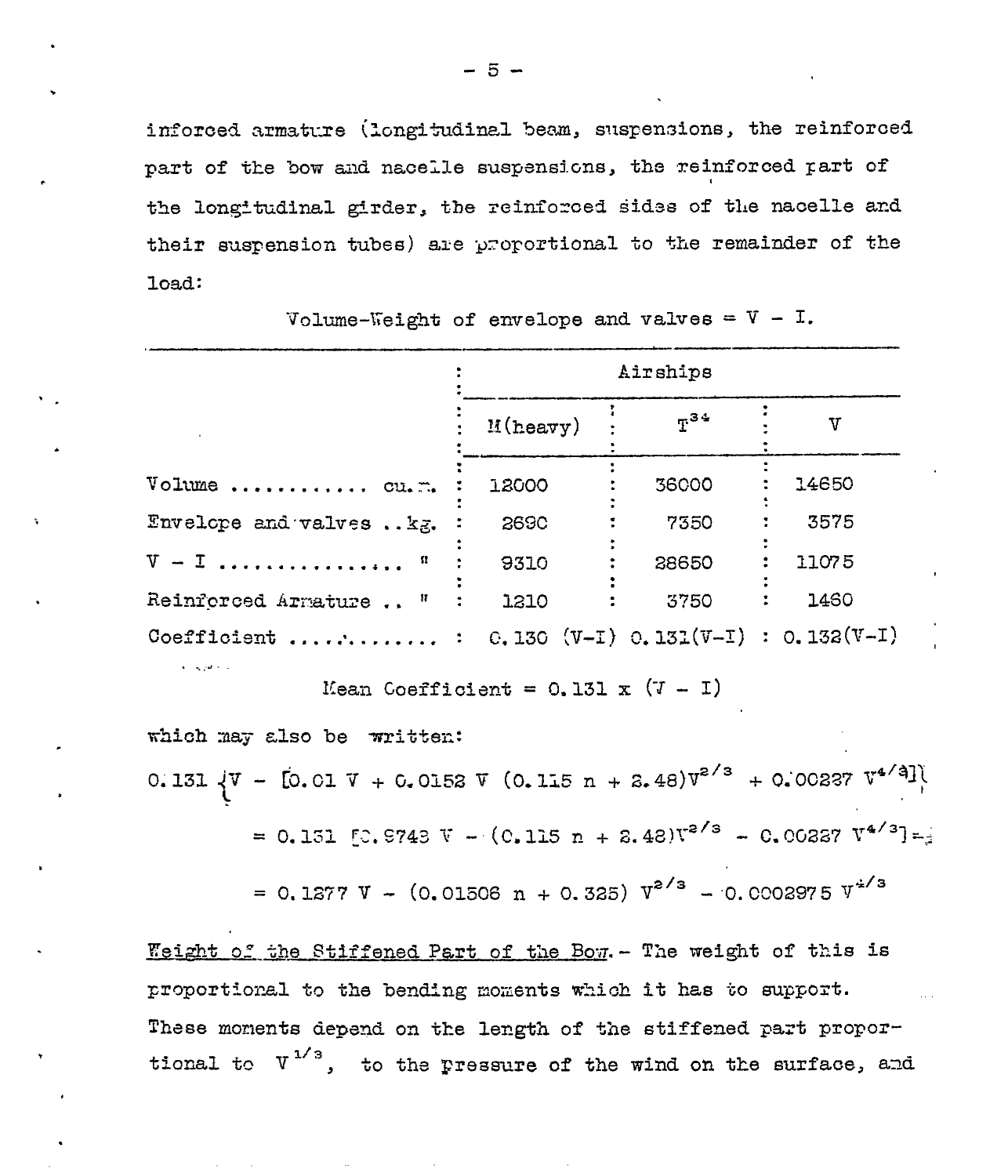to the square of the velocity, that is, to  $v^{2}V^{2/3}$ .

From this it follows that the bending moments, and therefore the weight of the stiffened part are proportional to

$$
V^{1/3} \, v^2 \, V^{2/3} = v^2 \, V
$$

N.B. - While in the airships P, M, A, and V, the stiffened part is separate from the beam and therefore resists alone the external pressure, leaning on the envelope, in the airship T the stiff ened part is incorporated with the beam on which it leans for resisting external pressure. In the T<sup>34</sup> the weight<br>indicated, 600 kg., is that of the cupola alone, as we cannot<br>determine the weight of the beam which bears the resistance together with the stiffened part; the coefficient determined will therefore be less than the true one, and is not reckoned in determining the mean coefficient.

|                                      |       |      | A irships. |                  |  |                                                        |  |
|--------------------------------------|-------|------|------------|------------------|--|--------------------------------------------------------|--|
|                                      |       | PV   |            | $\mathbf{r}_i$ A |  |                                                        |  |
| Volume                               | Cu.m. | 5000 |            | 12100            |  | 15000                                                  |  |
| Speed                                | km/a  | 86   |            | 76               |  | 82                                                     |  |
| Weight of stiffened.:<br>part of bor | kg.   | 66   |            | 130              |  | 180                                                    |  |
| Coefficient                          |       |      |            |                  |  | :0.0000232 $v^2$ V:0.0000225 $v^2$ V:0.0000230 $v^2$ V |  |

|                                                      | $n^{34}$ |
|------------------------------------------------------|----------|
| 18000                                                | 36000    |
| 83                                                   | 120      |
| 215                                                  | 600      |
| $\cdot$ :0.0000225 $v^2$ V $\cdot$ 0.0000150 $v^2$ V |          |
|                                                      | Airships |

 $-6 -$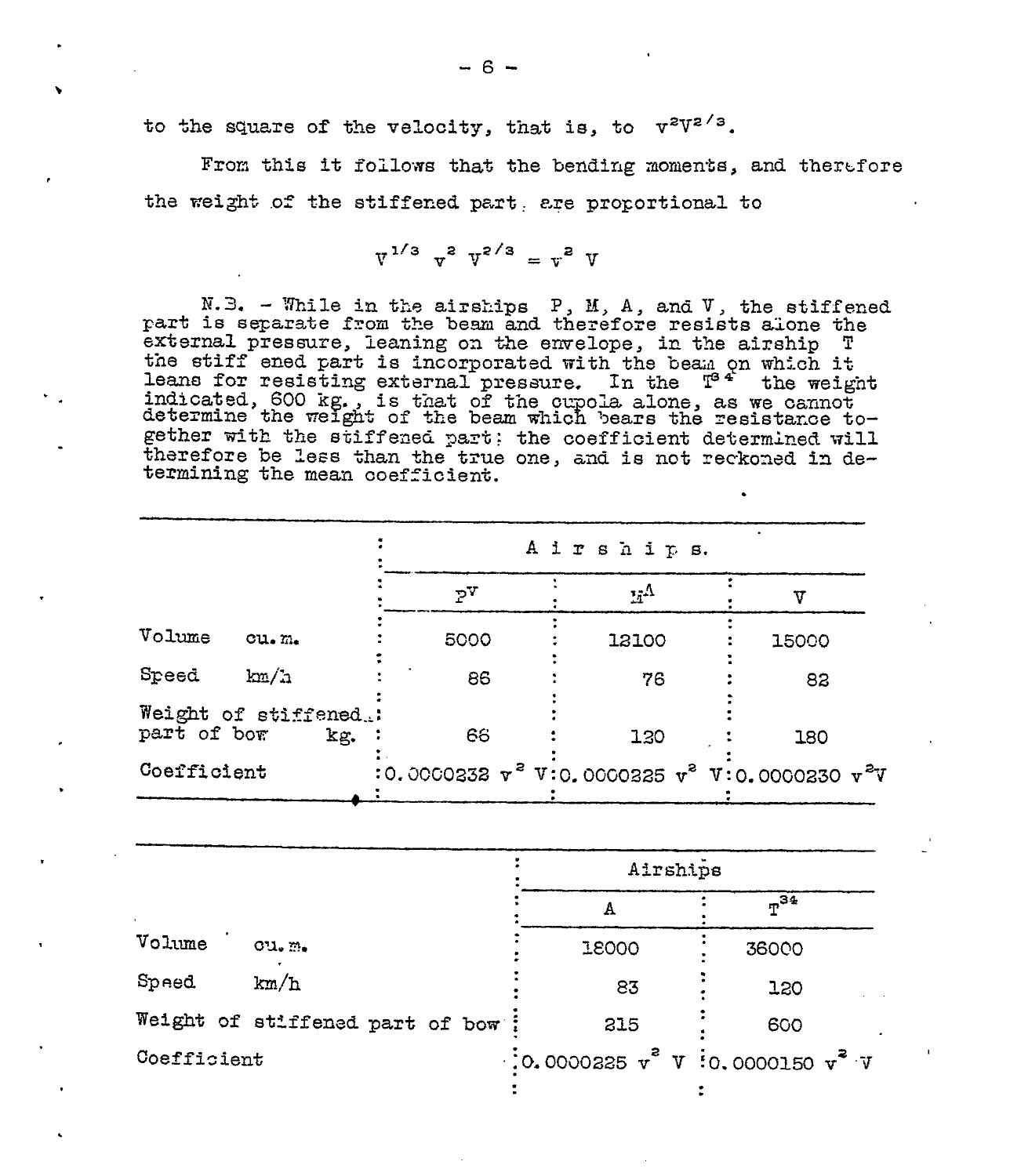Mean coefficient for  $P^V$ ,  $M^A$ , V, A:

0.00002273  $v^2V$  ( $v =$  speed in m/sec.)

Weight of empennage. - The rotating couples of the empennage are proportional to the volume V and are equal to the product of the forces and their distance from the baricenter of the envelope. As the distances are proportional to  $V^{1/3}$ , the forces and consequently the surfaces of the empennage, and also the weight of the empennage, are proportional to:

$$
\frac{\text{V}}{\text{V}^{1/3}} = \text{V}^{2/3}
$$

N.B.- In order to deduce a coefficient, we must abstract from the lower reinforced keel the weight of the part considered as being incorporated with the reinforced armature. The rest of<br>the weight of the empennage we add to the weight of the upper,<br>lateral keels. In the weight of the rudders is included only the weight of the planes and frames.

|                                                                               | Airships       |  |                |  |      |  |                                                                                                                 |  |  |  |  |
|-------------------------------------------------------------------------------|----------------|--|----------------|--|------|--|-----------------------------------------------------------------------------------------------------------------|--|--|--|--|
|                                                                               | P <sup>T</sup> |  | м <sup>А</sup> |  |      |  | $\pi$ <sup>34</sup>                                                                                             |  |  |  |  |
| Volume  cu.r. : 5,000 : 12,100 : 18,000 : 36,000                              |                |  |                |  |      |  |                                                                                                                 |  |  |  |  |
| Weight of keels  kg.:                                                         | 85             |  | : 146:         |  | 271: |  | 400 <sub>1</sub>                                                                                                |  |  |  |  |
| Coefficient  : 0.39 $V^{2/3}$ :0.38 $V^{2/3}$ :0.35 $V^{2/3}$ :0.37 $V^{2/3}$ |                |  |                |  |      |  |                                                                                                                 |  |  |  |  |
| Weight of rudders<br>$E_{\rm g}$ .                                            |                |  | : 185 : 340 :  |  | 460: |  | 600                                                                                                             |  |  |  |  |
| Coefficient                                                                   |                |  |                |  |      |  | $\frac{1}{20.63}$ $V^{2/3}$ $\frac{1}{20.65}$ $V^{2/3}$ $\frac{1}{20.67}$ $V^{2/3}$ $\frac{1}{20.55}$ $V^{2/3}$ |  |  |  |  |

Mean coefficient of keels =  $0.30 \text{ V}^{2/3}$ rudders =  $0.62 \text{ V}^{2/3}$  $\mathbf{u}$ 

 $-7 -$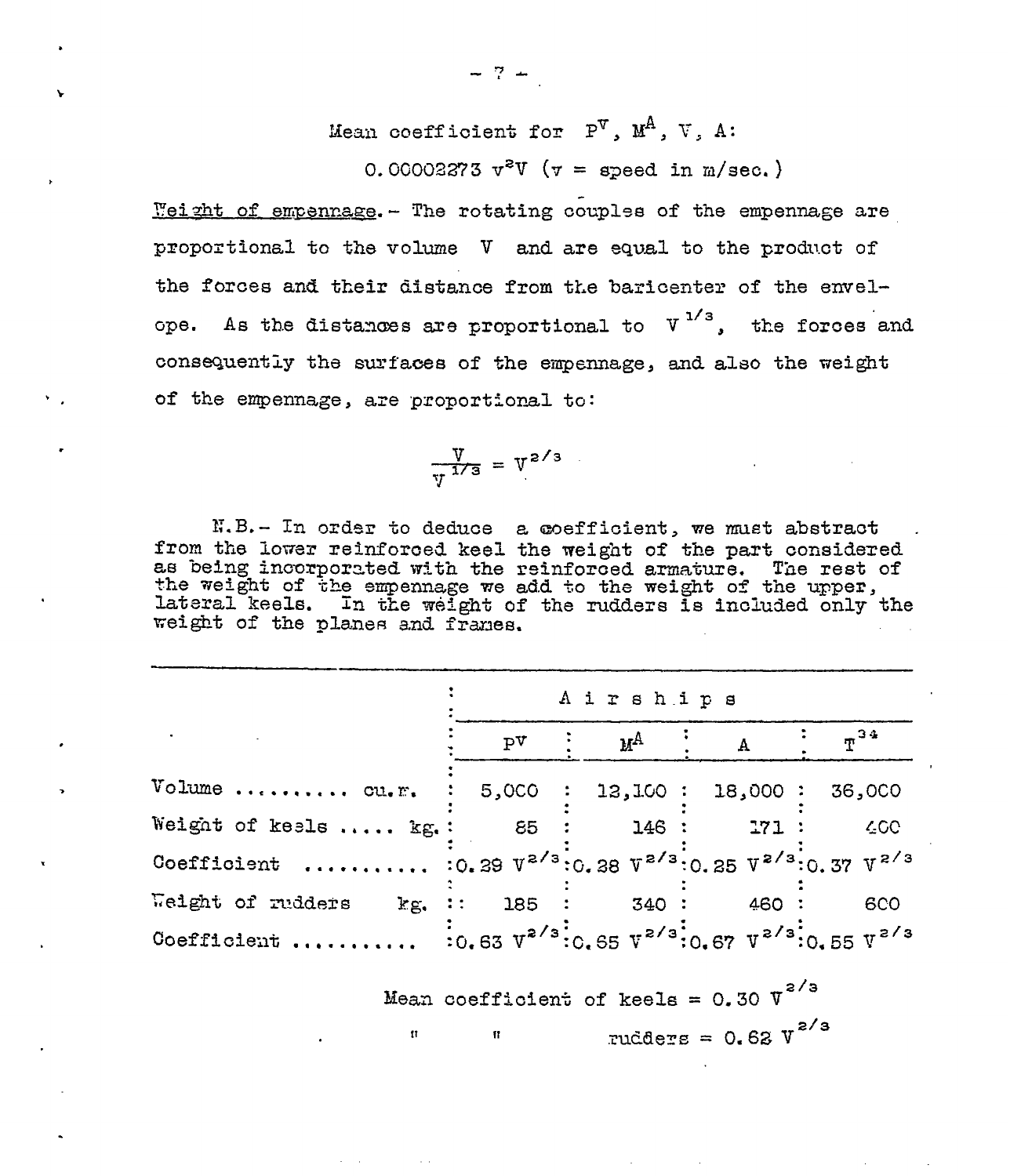¥

Weight of Engine Sets.- In the engine sets, or power plant, are included: engines, radiators, tubes, water, oil, controls, propeller and longerons. Since head resistance varies according to the square of the speed and area  $(\nu^2 V^{2/3})$  and power according to  $v \tau^2 V^{2/3} = v^3 V^{2/3}$ , the weight of the power plant will vary according to:  $v^3$   $V^{2/3}$ 

|                                                | Airships.               |                                   |
|------------------------------------------------|-------------------------|-----------------------------------|
|                                                | $P^V$                   | $\frac{u}{v}$ with wooder nacelle |
| Volume  ou.m.:                                 | 5,000                   | 12,100                            |
| Speed $lm/n$ :                                 | 86                      | 83                                |
| $P$ <sup>o</sup> $7e$ $r$ $\ldots$<br>$E.P.$ : | 420                     | 630                               |
| Weight of plant<br>$kg.$ :                     | 780                     | <b>I170</b>                       |
| Coefficient                                    | $:0.000189$ $v^3V^2$ /3 | $: 0.000176 v3V2/3$               |
|                                                |                         |                                   |

|                                                   | Airships                  |                     |  |  |  |  |  |  |
|---------------------------------------------------|---------------------------|---------------------|--|--|--|--|--|--|
|                                                   | А                         | $1^{34}$            |  |  |  |  |  |  |
| Volume $\ldots \ldots \ldots$ ou. $m_{\bullet}$ : | 18,000                    | 36,000              |  |  |  |  |  |  |
| Speed  km/h :                                     | 86                        | <b>130</b>          |  |  |  |  |  |  |
| Power $E.P.$                                      | 1050                      | 3700                |  |  |  |  |  |  |
| Weight of plant<br>kg.                            | 1950                      | 4960                |  |  |  |  |  |  |
| Coefficient                                       | : 0.000200 $v^3$ $V^2$ /3 | 0.000123 $v^3$ Va/3 |  |  |  |  |  |  |

As the airships  $P^{\overline{v}}$ , M, and A, have suspended nacelles and

 $\mathcal{L}^{\mathcal{L}}$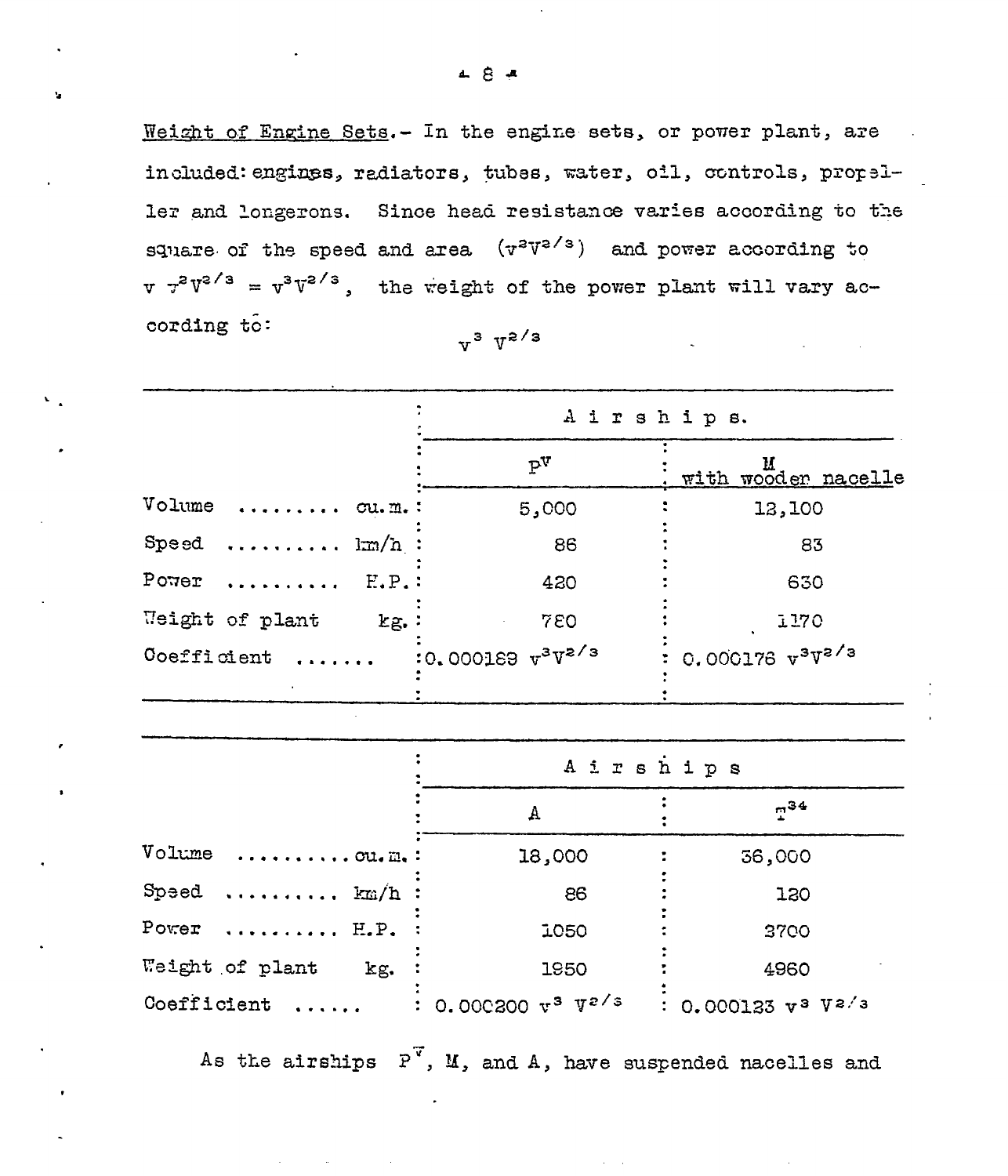are similar in type, we may deduce from then the mean coefficient for their type:

C.000188  $v^3$  V<sup>2/3</sup> ( $v =$  speed per m/sec.) while the  $T^{3.4}$ . a rigid type in which only the engine set juts out, is therefore more penetrating than the preceding and has a smaller coefficient:

0.000123  $v^3$   $V^{2/3}$  ( $v =$  speed per m/sec.)

If, instead, we wish to have a coefficient in function of HP only, and given that all the above-named airships have light engines (about 1 kg. per HP) with wooden propellers in direct transmission, the weight of the power plant will be about:

#### 1,900 kg. per HP.

Weight of Supports of Power Plant. - By supports we mean: transversal bridges, external supports, engine nacelles and the part relating to the power plant only in mixed nacelles. The mean for the foregoing airships in function of HP gives

#### 0.350 kg. per  $HP$

Feight of the Pilot's Cabin. - This may be taken as about proportional to the volume:

#### $0.013V$

Weight of the Mooring Cables and Holding Devices. - This may also be taken as proportional to the volume:

#### $0.01V$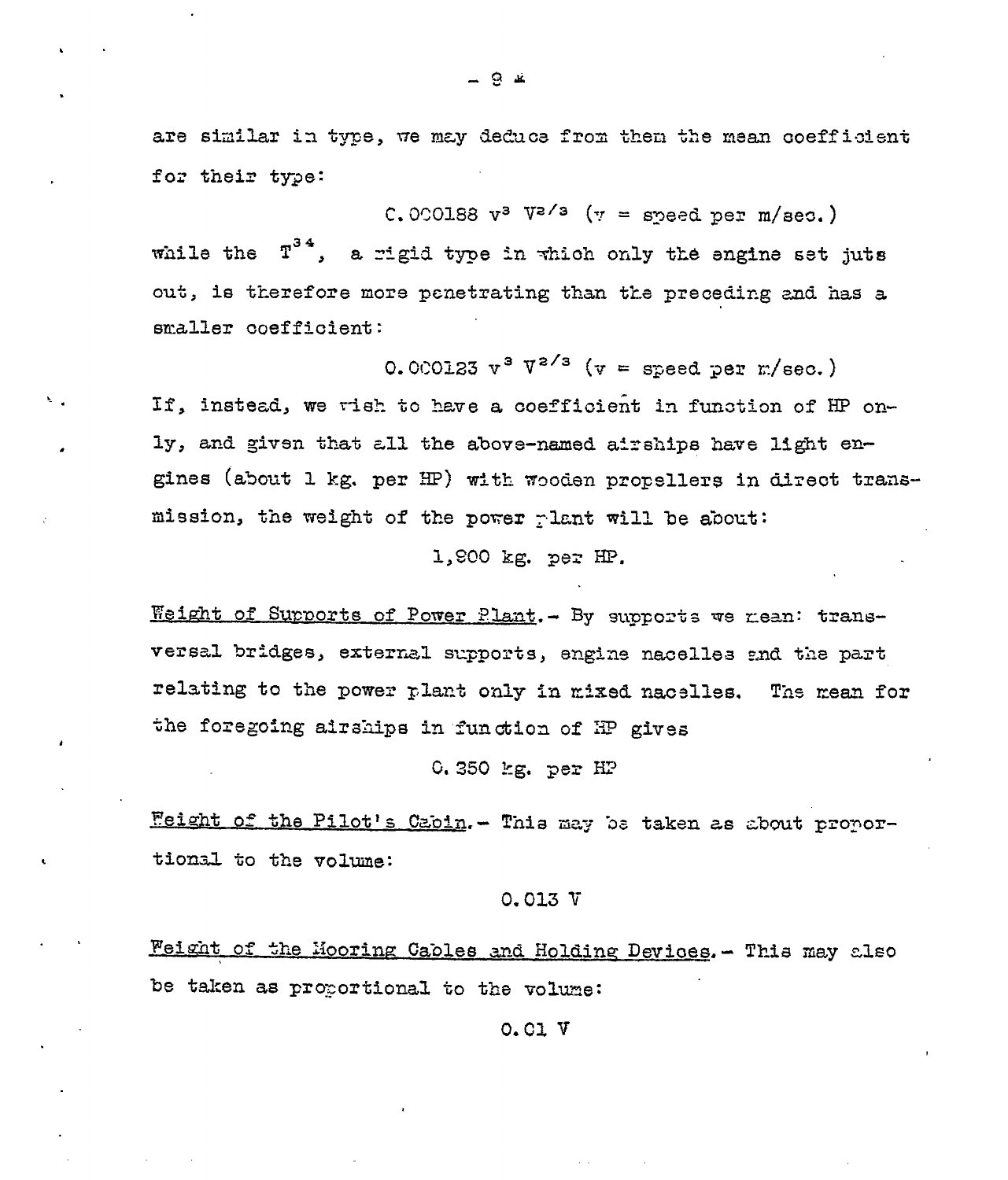Total Weight of Dead Load. - From the sum of the foregoing coefficients we have the following formula, which gived approximately the total weight of the dead load in kg.:

$$
P = (0.1759 + 0.00002375 v2)V + (0.09994 n + 3.075)v2/3 +
$$

+ 0.0019725  $V^{4/3}$  + (number HP)2.150

N.B. - As we said at the beginning, such formulas are meant to be taken as approximations, for we cannot say definitely that, with increase of cubature, the weight of the various parts of the dead load will increase exactly according to the coefficients given. In the development of the details of each project varlous problems may arise, the solution of which may cause increase or decrease of the weight calculated by the formula. However, the values obtained by the formula are always good for a preliminary study.

### Weight of Dead Load for Various Cubatures.

In order to determine the weight of the dead load\* for various cubatures, we will surpose that we have a profile of envelope with an aspect ratio of about 1/6, 10 diaphragms, and a maximum speed of 120 km/h. For the whole airship we will assume that the head resistance expressed in kg. is equal to:

$$
R = 0.008 S v^2
$$

 $\leq$ 

 $\cdot$   $\mathbf{r}$ 

where  $v =$  speed per m/sec. and S the cross section in square meters at the point of greatest diameter. This section may be taken as

$$
S = 0.318 V^{2/6}
$$

<sup>\*</sup> This determination is much influenced by the characteristics of the airship (maximum speed, coefficient of resistance, etc.). For the present, we shall confine ourselves to the study of a type having average characteristics.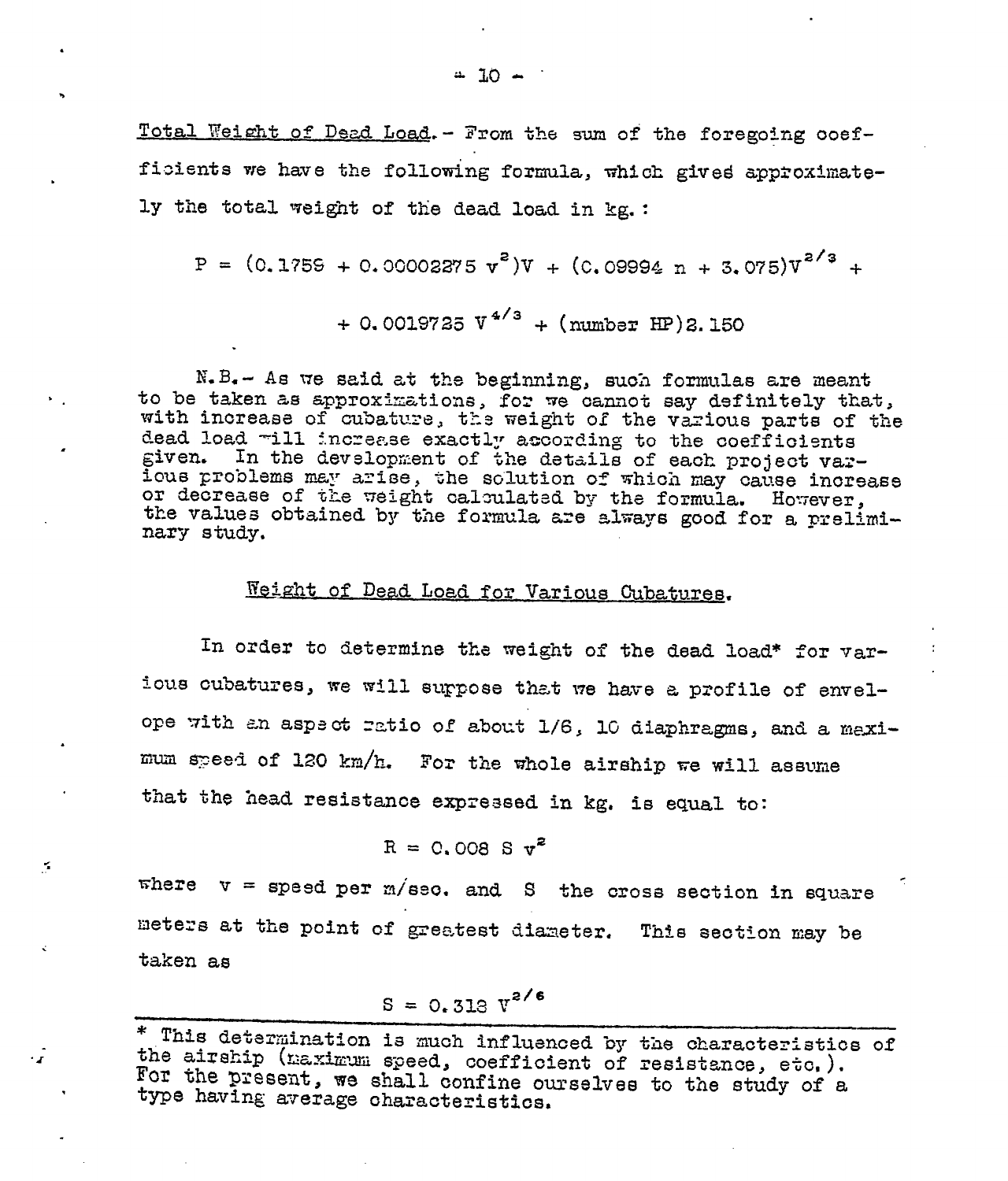and we therefore have:

ń,

 $\pmb{\epsilon}_i$ 

$$
R = 0.00302 V^{2/3} V^2
$$

The useful power in kilogrammeters will be:

$$
L = 0.00502 \, V^{2/3} \, v^3
$$

and the motive power in HP for a propeller efficiency =  $0.7$  will be:

$$
HP = 0.0000576 \, V^{2/3} \, v^3
$$

With a maximum velocity of 120 km/h., the motive power in HT for the various cubatures will be:

| Volume  |       | Power in HP          |           | Power in HP |           |  |  |  |
|---------|-------|----------------------|-----------|-------------|-----------|--|--|--|
|         | Total | Per $cu \cdot m_i$ : | Volume    | Total       | Per cu.m. |  |  |  |
| 50,000  | 2,900 | : 0.0580             | : 250,000 | 8,470       | : 0.0338  |  |  |  |
| 100,000 | 4,600 | : 0.0460             | : 300,000 | 9,570       | C.0319    |  |  |  |
| 150,000 | 6,020 | 0.0401               | : 350,000 | 10,600      | 0.0303    |  |  |  |
| 300,000 | 7,300 | : 0.0365             | : 400,000 | 11,570      | 0.0289    |  |  |  |

÷

and the weight of the dead load will be as follows: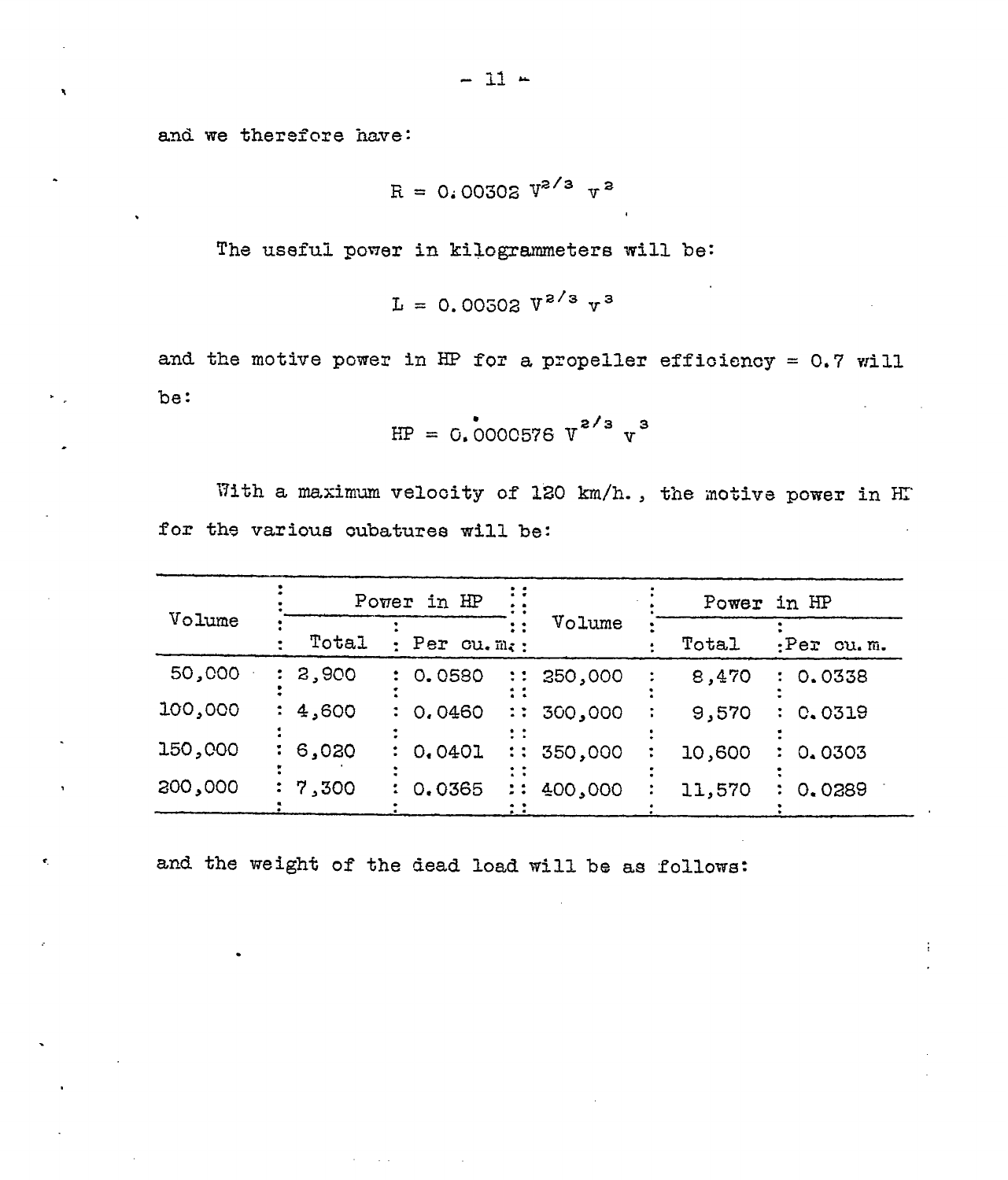# Total and Unit Weight (per cubic meter) of the Envelope

## and Its Parts.

10 Diaphragms. Volume of Ballonet =  $0.5$  that of the envelope.

|                                                                                     | Outer Rubber                                                          |  |                                                                                       |  | Outer Fabric                                                                |                                      | (reinforcing)                                                                | Internal Suspension<br>(reinforcing)                                        |  |                                                                                 |  |
|-------------------------------------------------------------------------------------|-----------------------------------------------------------------------|--|---------------------------------------------------------------------------------------|--|-----------------------------------------------------------------------------|--------------------------------------|------------------------------------------------------------------------------|-----------------------------------------------------------------------------|--|---------------------------------------------------------------------------------|--|
| Volume<br>cu.m.                                                                     | Total<br>kg.                                                          |  | Unit<br>kg.                                                                           |  | Total<br>kg.                                                                |                                      | Unit<br>kg.                                                                  | Total<br>kg.                                                                |  | Unit<br>kg.                                                                     |  |
| 50,000<br>100,000<br>150,000<br>200,000<br>250,000<br>300,000<br>350,000<br>400,000 | 1,890<br>3,000<br>3,930<br>4,765<br>5,520<br>6,845<br>6,910<br>7,565  |  | 0.0378<br>0.0300<br>0.0362<br>0.0238<br>0.0221<br>0.0308<br>0.0197<br>0.0189          |  | 4,200<br>10,600<br>18,120<br>26,620<br>35,780<br>45,750<br>56,100<br>67,300 |                                      | 0.0840<br>0.1060<br>0.1208<br>0.1331<br>0.1432<br>0.1525<br>0.1603<br>0.1680 | 760<br>1,520<br>2,280<br>3,040<br>3,800<br>4,560<br>5,320<br>6,080          |  | 0.0152<br>0.0153<br>$-0.0123$<br>0.0152<br>0.0152<br>0.0152<br>0.0152<br>0.0152 |  |
|                                                                                     |                                                                       |  | Diaphragms and<br><b>Butts</b>                                                        |  | Tubes,                                                                      | Internal Ballonet<br>on Beam<br>eto. | Total Teight                                                                 |                                                                             |  |                                                                                 |  |
|                                                                                     | Total<br>kg.                                                          |  | Unit<br>kg,                                                                           |  | Total<br>kg.                                                                |                                      | Unit<br>kg.                                                                  | Total<br>kg.                                                                |  | Unit<br>kg.                                                                     |  |
| 50,000<br>100,000<br>150,000<br>200,000<br>250,000<br>300,000<br>350,000<br>400,000 | 565, 1<br>2,485<br>3,250<br>3,940<br>4,565<br>5,165<br>5,715<br>6,260 |  | 0.0318<br>0.0248<br>0.0217<br>0.0197<br>0.0183<br>0.0173<br><b>0. C163</b><br>0. C157 |  | 1,485<br>2,355<br>3,080<br>3,735<br>4,330<br>4,000<br>5,420<br>5,830        |                                      | C.0297<br>0.0235<br>C.0205<br>C.0186<br>C.0173<br>0.0163<br>0.0155<br>0.0148 | 9,900<br>19,960<br>30,660<br>43,100<br>53,995<br>66,620<br>79,465<br>93,035 |  | 0.1980<br>0.1996<br>0.2043<br>0.2105<br>0.3160<br>0.8330<br>0.2270<br>0.2326    |  |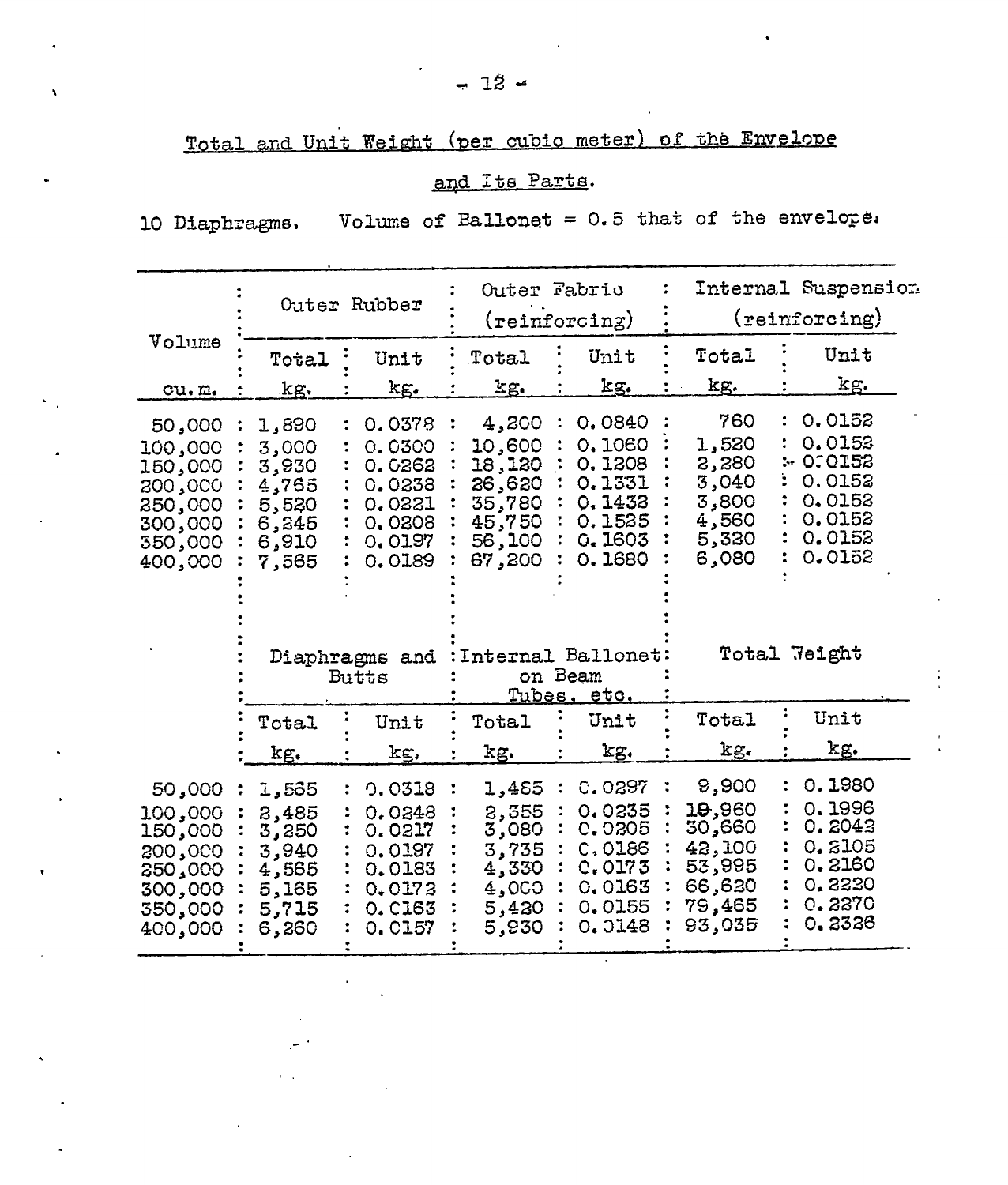|                                                                                     | with 10 Diaphr.                                                                                                                                                  | Envelope                                                                     |                                                                    | Gas & Air Valves<br>and Controls.                                                            |                                                                             | Reinforcing Arma-<br>ture                                                            |
|-------------------------------------------------------------------------------------|------------------------------------------------------------------------------------------------------------------------------------------------------------------|------------------------------------------------------------------------------|--------------------------------------------------------------------|----------------------------------------------------------------------------------------------|-----------------------------------------------------------------------------|--------------------------------------------------------------------------------------|
| Volume<br>cu.m.                                                                     | Total<br>kg.                                                                                                                                                     | Unit<br>kg.                                                                  | Total<br>kg.                                                       | Unit '<br>kg.                                                                                | Total<br>kg.                                                                | Unit<br>kg.                                                                          |
| 50,000<br>100,000<br>150,000<br>200,000<br>250,000<br>300,000<br>350,000<br>400,000 | 0.1980<br>9,900<br>0.1996<br>19,960<br>30,660<br>0.3043<br>:43,100<br>0.2105<br>:53,995<br>0.2160<br>:66,620<br>0.3330<br>:79,465<br>0.3370<br>:93,035<br>0.2326 |                                                                              | 500<br>1,000<br>1,500<br>8,000<br>2,500<br>3,000<br>3,500<br>4,000 | 0.010<br>0.010<br>0.010<br>0.010<br>0.010<br>0.010<br>0.010<br>0.010<br>٠.                   | 5,190<br>10,350<br>15,450<br>20,400<br>25,350<br>30,300<br>35,000<br>39,700 | 0.1038<br>0.1035<br>0.1030<br>0.1020<br>0.1014<br>0.1006<br>0.1000<br>0.0992         |
|                                                                                     | Stiffened Part                                                                                                                                                   | of the Bow                                                                   |                                                                    | Keels                                                                                        | Rudders                                                                     |                                                                                      |
|                                                                                     | Total<br>kg.                                                                                                                                                     | Unit<br>kg.                                                                  | Total<br>kg.                                                       | Unit<br>kg.                                                                                  | Total<br>kg.                                                                | Unit.<br>kg.                                                                         |
| 50,000<br>100,000<br>150,000<br>200,000<br>250,000<br>300,000<br>350,000<br>400,000 | 1,260<br>2,520<br>3,780<br>5,045<br>6,305<br>7,560<br>8,820<br>10,090                                                                                            | 0.0352<br>0.0352<br>0.0353<br>0.0252<br>0.0352<br>0.0353<br>0.0252<br>0.0352 | 410<br>650<br>850<br>1,030<br>1,190<br>1,350<br>1,490<br>1,630     | :0.00820<br>:0.00650<br>:0.00567<br>:0.00515<br>:0.CO476<br>:0.00450<br>:0.C0420<br>:0.00407 | 845<br>1,340<br>1,750<br>2,120<br>2,460<br>2,785<br>3,080<br>3,370          | 0.01690<br>0.01340<br>0.01167<br>0.01060<br>0.00984<br>0,00928<br>0.00880<br>0.00842 |

 $-\,-$ 

Total and Unit Weight (per oubis meter) of Dead Load

for a maximum velocity of 120 km/h. (33.3 m/sec.).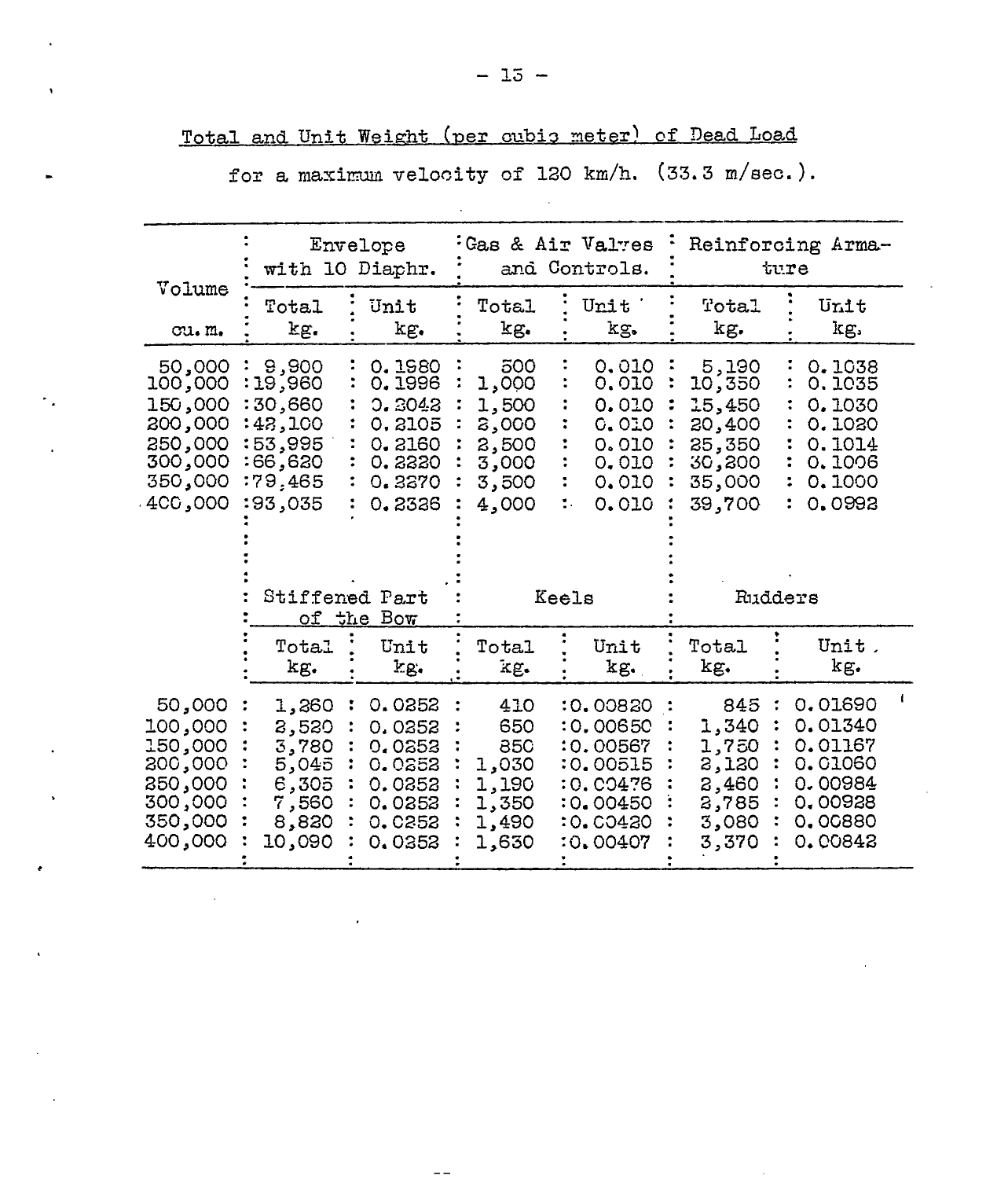|                                                                                      |                                                                            | Engine Set                                                                                        |                |                                                                                      | Supports of<br>Power Plant                                                                | Cabin Control<br>and Passengers.                                   |  |                                                                             |  |  |
|--------------------------------------------------------------------------------------|----------------------------------------------------------------------------|---------------------------------------------------------------------------------------------------|----------------|--------------------------------------------------------------------------------------|-------------------------------------------------------------------------------------------|--------------------------------------------------------------------|--|-----------------------------------------------------------------------------|--|--|
| Volume<br>cu.m.                                                                      | Total<br>kg.                                                               | Unit<br>kg.                                                                                       |                | LatcT<br>kg.                                                                         | Unit<br>kg.                                                                               | Total<br>kg.                                                       |  | Unit<br>lig.                                                                |  |  |
| 50,000:<br>000,000<br>150,000<br>300,000<br>350,000<br>300,000<br>350,000<br>400,000 | 5,510<br>8,740<br>11,440<br>13,880<br>16,100<br>18,200<br>20,120<br>33,000 | C. 1102<br>0.0874<br>0.0763<br>0. 0694<br>0.0644<br>0.0606<br>0.0575<br>0.0550<br>Mooring Cables: |                | 725<br>1,150<br>1,505<br>1,325<br>2,120<br>2,390<br>2,650<br>2,890                   | 0.0145<br>0.0115<br>0.0100<br>0.0091<br>0.0084<br>0.0079<br>0.0076<br>0.C072<br>Dead Load | 650<br>1,300<br>1,950<br>8,600<br>3,250<br>3,900<br>4,550<br>5,200 |  | 0.013<br>0.013<br>0.013<br><b>G.C13</b><br>0.013<br>0.013<br>0.013<br>0.013 |  |  |
|                                                                                      | Total<br>kg.                                                               | Unit<br>kg.                                                                                       |                | Total<br>.kg.                                                                        | Unit<br>kg.                                                                               |                                                                    |  |                                                                             |  |  |
| 50,000<br>100,000<br>150,000<br>200,000<br>250,000<br>300,000<br>350,000<br>400,000  | 500<br>1,000<br>1,500<br>2,000<br>2,500<br>3,000<br>3,500<br>4,000         | 0.010<br>0.010<br>0.010<br>0.010<br>0.010<br>0.010<br>0.010<br>0.010                              | $\ddot{\cdot}$ | 25,490<br>48,010<br>70,385<br>93,000<br>:115,770<br>:139,005<br>:162,175<br>:185,915 | 0.510<br>0.480<br>0.469<br>0.465<br>0.463<br>0.463<br>0.464<br>0.465                      |                                                                    |  |                                                                             |  |  |

Total and Unit Weight (per cubic meter) of Dead Load

for a Maximum Velocity of 120 km/h. (33.3 m/sec.)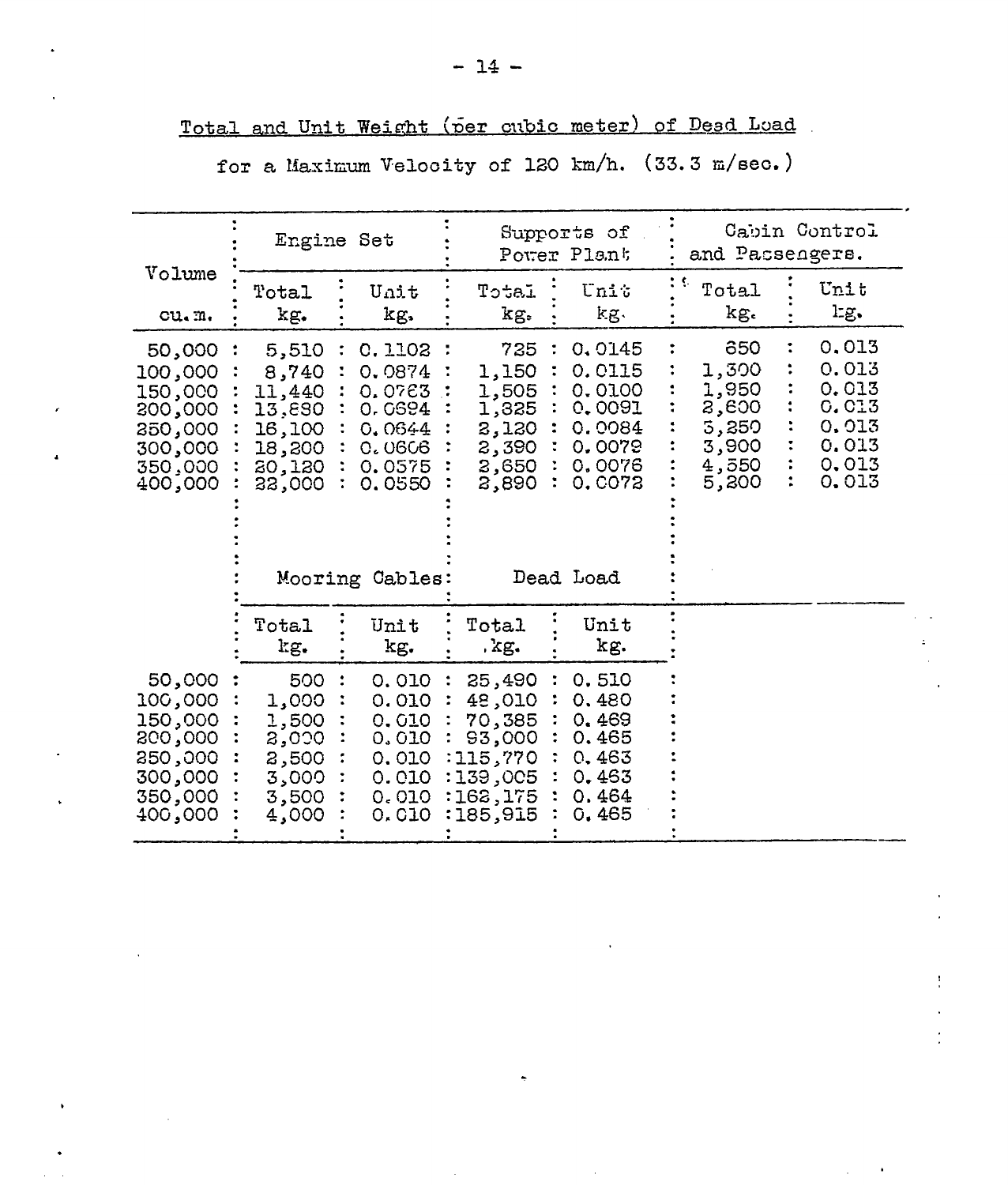From Figs. 1 and 2 it follows that the unit weight of the envelope increases with the increase of cubature owing to the fabrio of the external reinforcing part, and that, increasing the oubature up to about 200,000 m., there is an appreciable gain in the unit weight of the dead load, although this cubature gives a slightly diminished unit weight and reaches a minimum between 250,000 and 300,000 cubic meters.

#### Number of Passengers for a Given Flight.

As we have said, by dead load we mean the whole of the essential parts of the structure; then, according to the duration and object of the journey, must be taken on board navigating instruments, the crew, the passengers, cabins, foodstuffs, baggage, tanks for ballast and fuel, etc.; in short, all that constitutes the load to be carried and which, varying from time to time, forms, together with the dead load, the fixed load.

As a first approximation, we may take the weight (in kg.). of the load which can be carried as follows:

> 12  $V^{1/3}$ Gangway Wireless Set . . . . . . . . . . = 200 kg. Generating Set and Electric  $= 6.5 \text{ V}^{1/3}$ Lighting . . . . . . . . . Engine Spare Parts and Tools . . .  $= 0.1$  (No. of HP) Tanks for fuel and liquid ballast =  $7\%$  of the liquid contained therein if not under pressure; 10% if under pressure.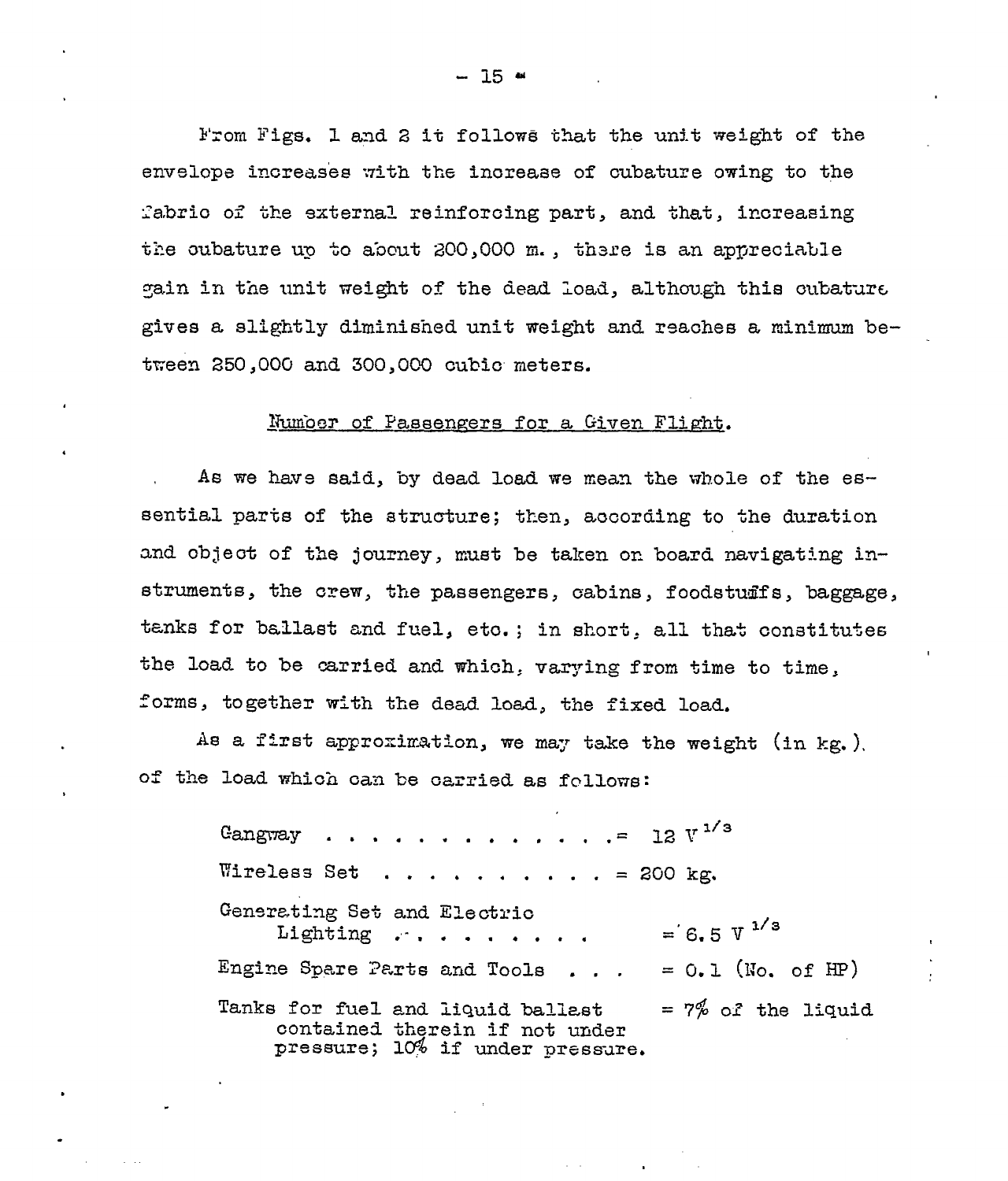Cabins and furniture for crew and = 25 kg. per person. passengers

Minimum Crew:

1 First Commander.

1 Second Commander.

1 Chief Pilot.

2 Pilots (Steersmen).

IJ  $(for$  elevator). 3

1 Head Driver.

 $\frac{\text{Power HP}}{\text{EOD}}$  = Number of drivers (1 for each 500 HP).

2 Wireless Operators.

4 Mechanics and Riggers.

14 +  $\frac{HP}{ECO}$  average weight of each . . . . . . . . . 75 kg. Passengers, average weight of each . . . . . . . 75 kg. Baggage per person (orew and passengers) each .. 25 kg. Food and water per person for 24 hours . . . . . . 3 kg.

We will now suppose that a distance of 5,000 km. is to be covered in calm weather, at a cruising speed of 95 km/h. at half power (53 hours' sailing) and we wish to know how many passengers can be carried for the different cubatures. We will take:

1.100 kg. the lifting force of the gas per cubic meter.

 $0.250$  $\mathbf{u}$ hourly consumption of fuel per HP.

0,050  $\mathbf{u}$ liquid ballast available per 1 oubic meter of gas The total weight per passenger carried will be: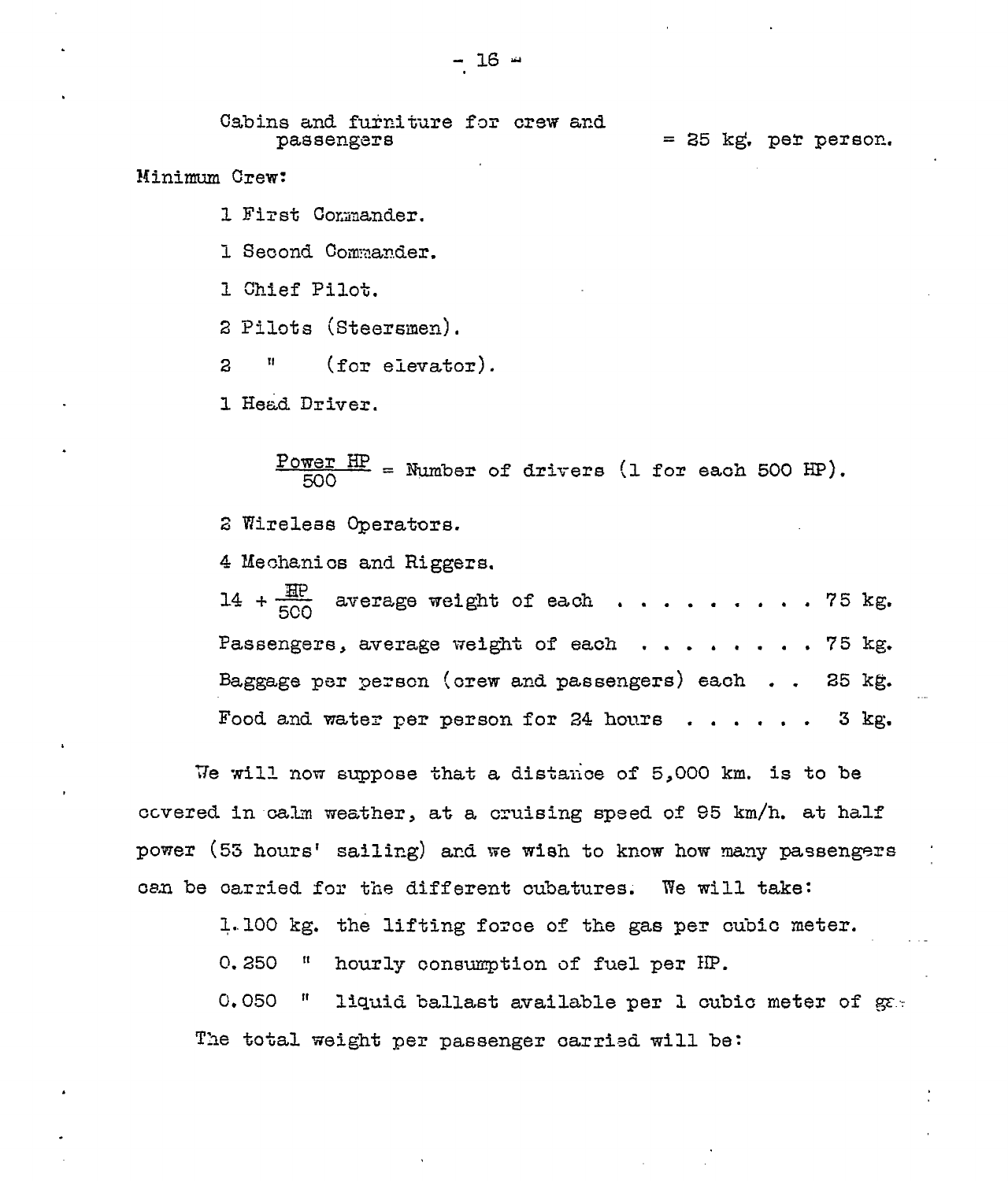| Passenger 75 kg.         |       |  |  |  |     |   |
|--------------------------|-------|--|--|--|-----|---|
| Gabin                    |       |  |  |  | 35  | Ħ |
| Baggage                  |       |  |  |  | 35  | Ħ |
| Food for two days        |       |  |  |  | 6   | Ħ |
| $\overline{\phantom{a}}$ | Total |  |  |  | 131 | Ħ |

The following Table gives the weight of the various parts of the useful load and fuel, and the number of passengers which can be carried.

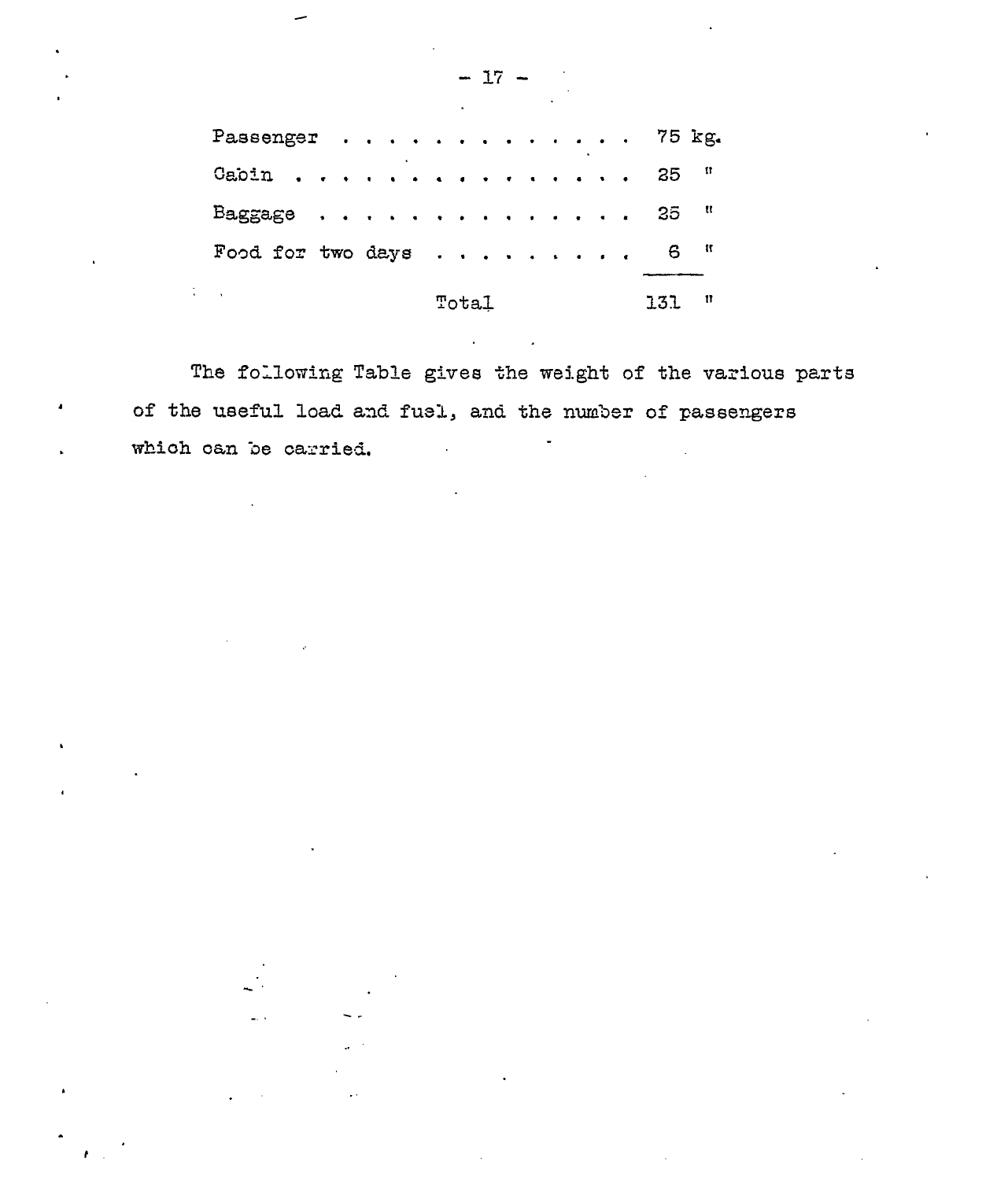|  |  |  |  | Waight of Fuel, of the Various Parts of Possible Load |  |
|--|--|--|--|-------------------------------------------------------|--|
|  |  |  |  |                                                       |  |

| Volume<br>cu.a.                                                                      | :Lifting<br>Force<br>$cu, m = 1$<br>$l.1 kg.$ :                     | Dead<br>Load<br>kg.                                                                                                                  | :Ballast<br>kg.                                                                                | Fuel<br>: for 53 h: Gangway<br>: : Flight<br>at half<br>power<br>kg.          | kg.                                                         | Wireless<br>Set<br>kg.                                               |
|--------------------------------------------------------------------------------------|---------------------------------------------------------------------|--------------------------------------------------------------------------------------------------------------------------------------|------------------------------------------------------------------------------------------------|-------------------------------------------------------------------------------|-------------------------------------------------------------|----------------------------------------------------------------------|
| 50,000<br>000, 100<br>150,000<br>200,000<br>350,000<br>300,000<br>350,000<br>400,000 | 55,000:<br>110,000:<br>165,000:<br>330,000:<br>Generat-:<br>ing Set | 25,490<br>48,010<br>70,380<br>93,000<br>275,000:115,770<br>330,000:129,000<br>385,000:162,170<br>440,000:185,910<br>Engine<br>Spare. | 3,500<br>5,000<br>7,500<br>10,000<br>12,500<br>15,000<br>17,500<br>20,000<br>Tanks<br>for Bal- | 19,200<br>30,500<br>59,900<br>48,350<br>56,120<br>63,400<br>70,350<br>76, 350 | 440<br>560<br>640<br><b>7CO</b><br>760<br>800<br>850<br>890 | 800<br>200<br>200<br>200<br>200<br>200<br>300<br><b>2CO</b>          |
|                                                                                      |                                                                     | Parts                                                                                                                                | $2$ ast $\&$<br>Fuel                                                                           |                                                                               | C.<br>$\mathbf r$<br>e w                                    |                                                                      |
|                                                                                      |                                                                     |                                                                                                                                      |                                                                                                | Number                                                                        |                                                             | Weight                                                               |
|                                                                                      | kg.                                                                 | kg.                                                                                                                                  | kg.                                                                                            |                                                                               |                                                             | kg.                                                                  |
| 50,000<br>100,000<br>150,000<br>200,000<br>250,000<br>300,000<br>350,000<br>400,000  | 240<br>300<br>350<br>380<br>410<br>440<br>460<br>480                | 390<br>460<br>600<br>730<br>850<br>930<br>1060<br>1160                                                                               | 1,520<br>2,480<br>3,320<br>4,080<br>4,800<br>5,490<br>6,140<br>6,770                           | 30<br>23<br>26<br>39<br>31<br>33<br>35<br>37                                  |                                                             | 1,500<br>1,730<br>1,950<br>3,180<br>2,320<br>2,480<br>8,630<br>2,770 |

 $\overline{\phantom{a}}$ 

 $\ddot{\phantom{a}}$ 

## and Number of Passengurs.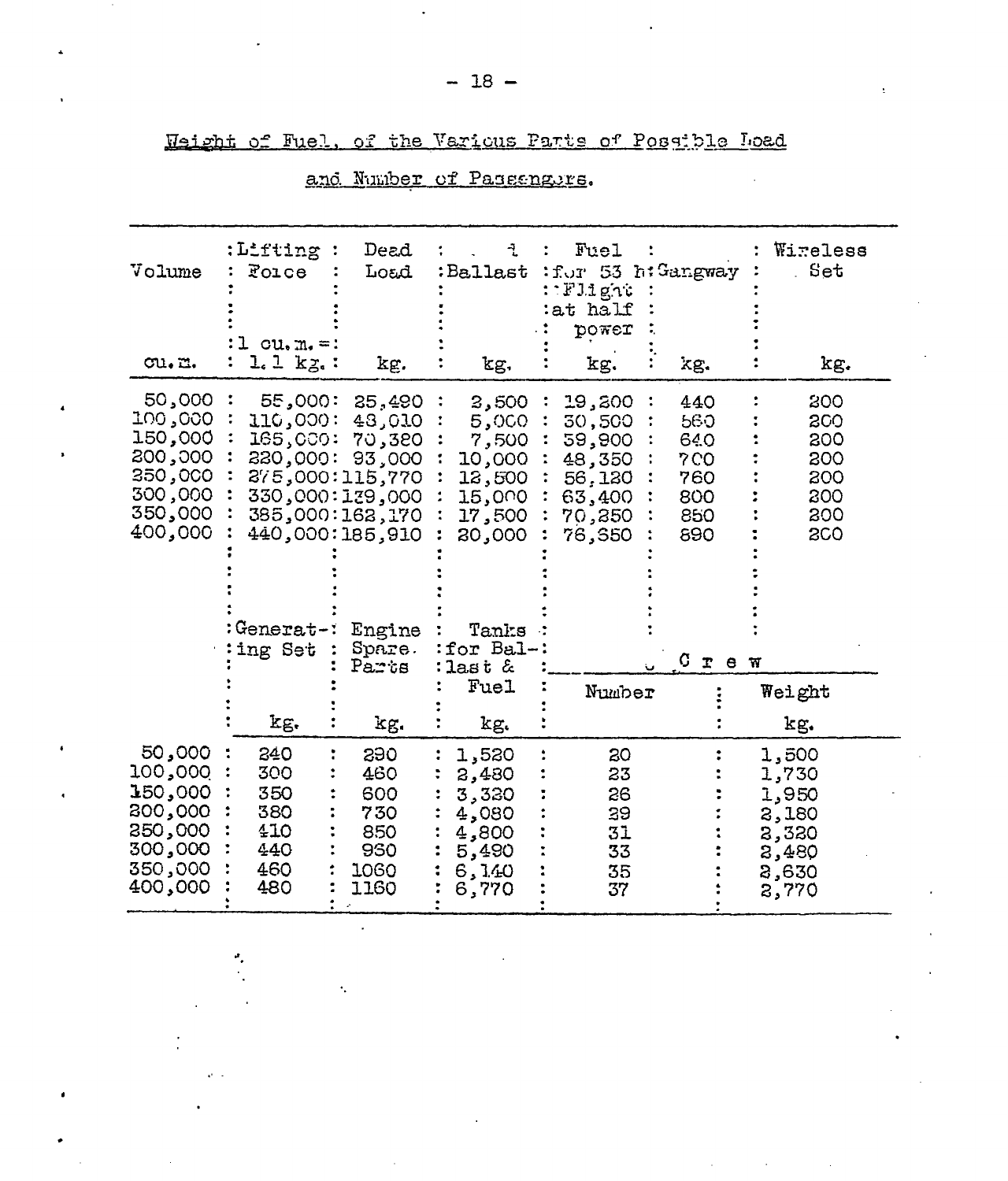| Volume<br>cu.n.                                                                       | Cabin<br>kg.                                                         | Baggage<br>kg.                                                              | Food for<br>Crew<br>for<br>Daye.<br>3<br>kg.                            | Total<br>Weight<br>kg.                                                                                | Remaining<br>Lifting<br>Force<br>kg.                                           |  |
|---------------------------------------------------------------------------------------|----------------------------------------------------------------------|-----------------------------------------------------------------------------|-------------------------------------------------------------------------|-------------------------------------------------------------------------------------------------------|--------------------------------------------------------------------------------|--|
| 50,000<br>100,000<br>150,000<br>000ءِ 200<br>250,000<br>300,000<br>350,000<br>400,000 | 500<br>580<br>650<br>730<br>780<br>830<br>880<br>930<br>Number<br>оf | 500<br>580<br>650<br>730<br>780<br>830<br>880<br>930                        | 120<br>140<br>160<br>180<br>190<br>200<br>210<br>220<br><u>V e i</u>    | 52,500<br>90,540<br>126,300<br>161,260<br>195,480<br>229,630<br>263,230<br>296,910<br><u>h t</u><br>ε | 3,500<br>19,460<br>38,700<br>58,740<br>79,520<br>100,370<br>121,770<br>143,090 |  |
|                                                                                       | Passen-<br>gers                                                      | Passen-:<br>gers                                                            | Cabin                                                                   | Baggage                                                                                               | Foodstuffs                                                                     |  |
|                                                                                       |                                                                      |                                                                             | kg.                                                                     | kg.                                                                                                   | kg.                                                                            |  |
| 50,000<br>100,000<br>150,000<br>200,000<br>250,000<br>300,000<br>350,000<br>400,000   | 19<br>148<br>295<br>448<br>607<br>766<br>930<br>1,093                | 1,420<br>11,100<br>32,150<br>33,630<br>45,540<br>57,470<br>69,730<br>81,930 | 480<br>3,730<br>7,390<br>11,210<br>15,170<br>19,150<br>23,230<br>37,300 | 480<br>3,730<br>7,390<br>11,210<br>15,170<br>19,150<br>23, 230<br>27,300                              | 120<br>900<br>1,770<br>2,690<br>3,640<br>4,600<br>5,580<br>6,560               |  |

 $\bar{A}$ 

 $\mathcal{L}_{\mathrm{eff}}$ 

 $\sim$ 

## and Number of Passengers.

Weight of Fuel of the Various Parts of Possible Load

 $-19 =$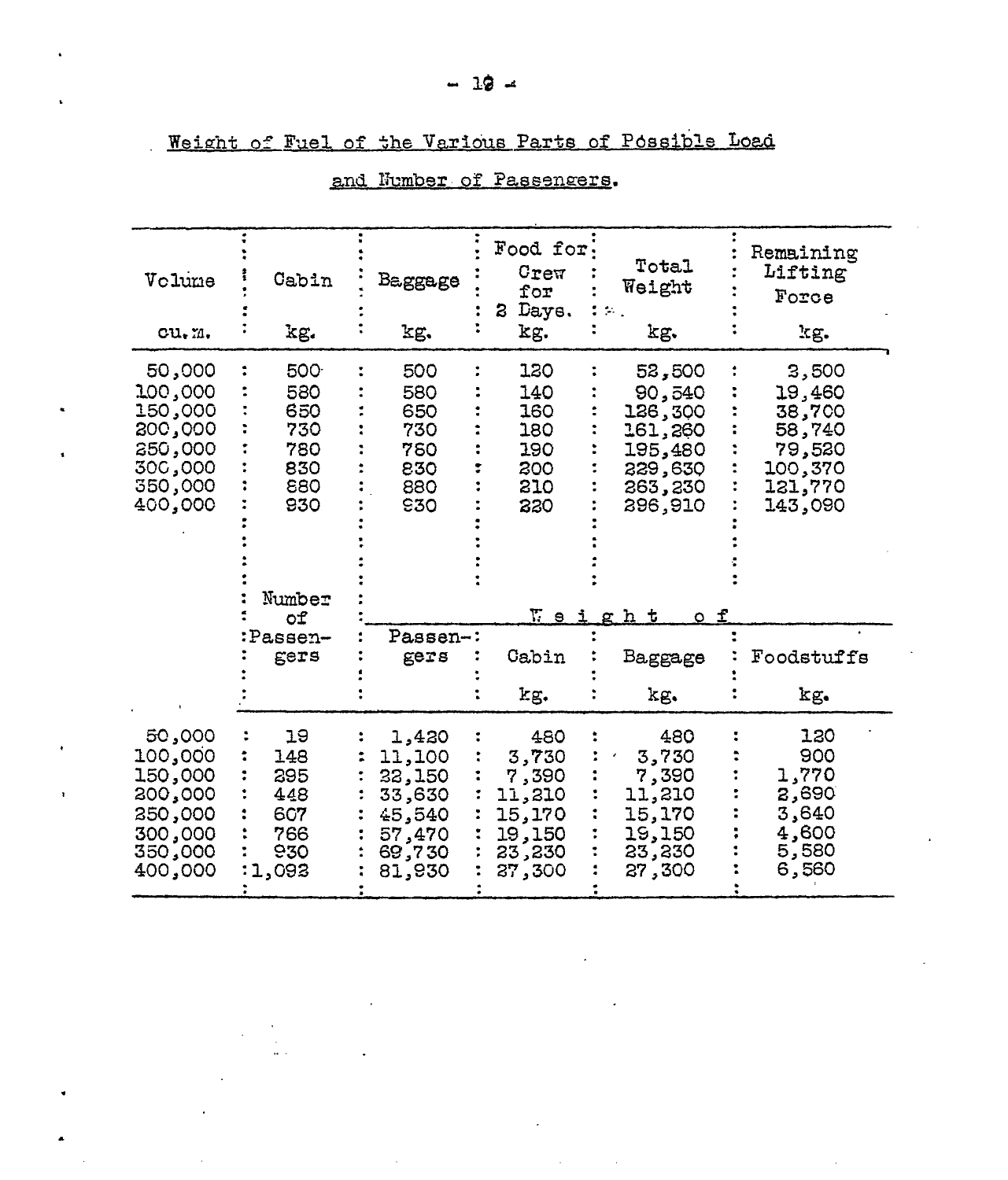| Volume  | Volume of<br>Gas<br>per passenger | Weight of<br>Fuel<br>per passenger/: | Number of<br>Passengers<br>per 1000 cu.m. |
|---------|-----------------------------------|--------------------------------------|-------------------------------------------|
| ou.m.   | $cu \cdot m$                      | km,<br>kg.                           |                                           |
| 50,000  | 2,630                             | 0.3030                               | 0.38                                      |
| 100,000 | 676                               | 0.0412                               | 1.48                                      |
| 150,000 | 508                               | 0.0270                               | 1.97                                      |
| 200,000 | 446                               | 0.0316                               | 2.24                                      |
| 250,000 | 412                               | 0.0186                               | 2.43                                      |
| 300,000 | 392                               | 0.0166                               | 2.55                                      |
| 550,000 | 376                               | 0.0152                               | 2.66                                      |
| 400,000 | 366                               | 0.0140                               | 2.73                                      |
|         |                                   |                                      |                                           |

The following table is made up from the preceding.

From Fig. 3, we see that for a given length of flight, there is much advantage in increasing the oubature, both on account of the greater number of passengers per unit volume, which means a smaller oubature per passenger, and also on account of the smaller weight of fuel per passenger, which means a lower rate of transport. In the case considered of a trip of 5,000 km., there is an appreciable advantage in increasing the cubature up to 200,000 cubic meters, as was already stated for the unit weight of the dead load, pout beyond that cubature the advantage is smaller.

Translated by Paris Office, N.A.C.A.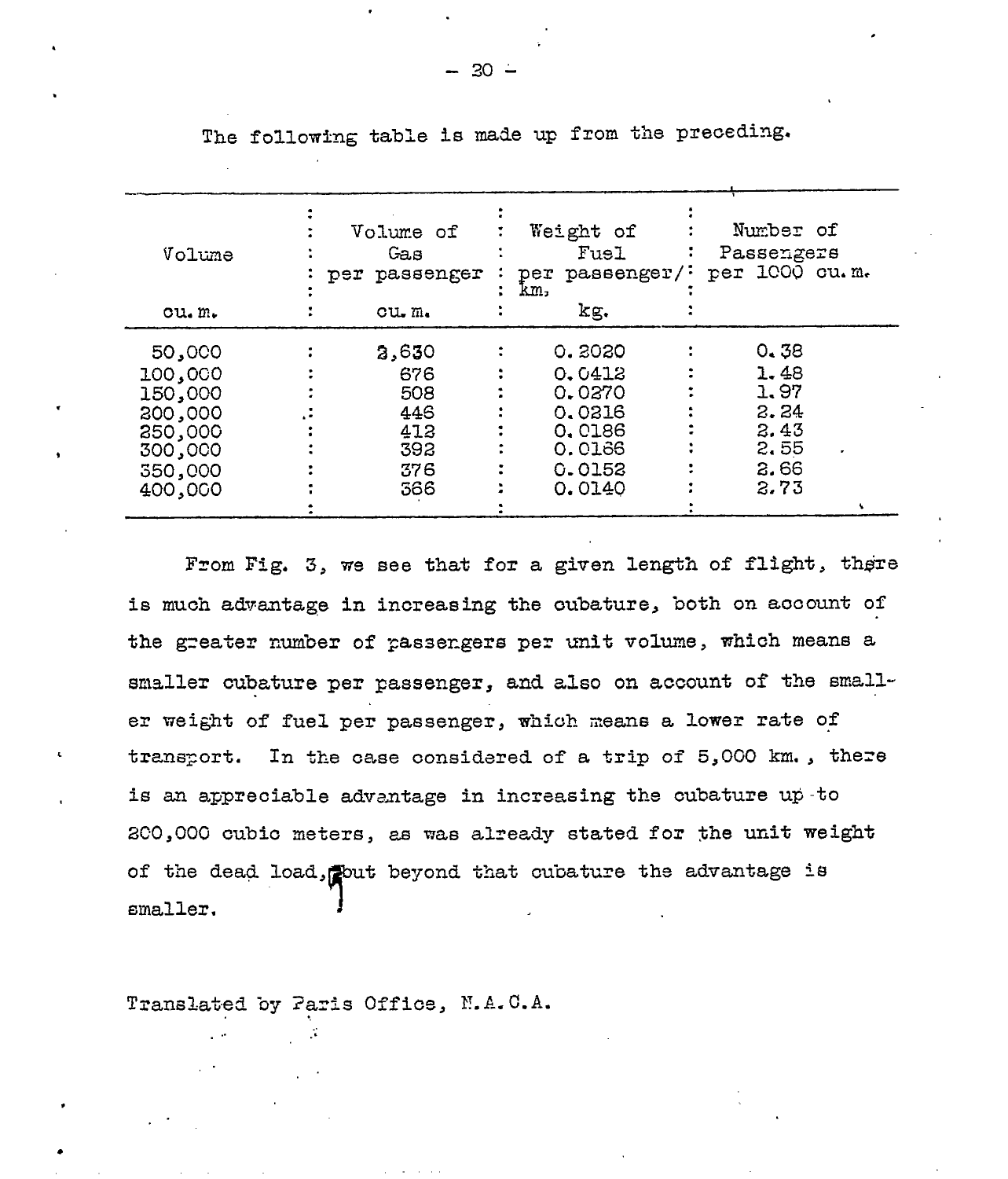

 $\mathcal{I}$  t

 $\mathcal{L}_{\mathrm{max}}$ 

 $\sim 10$ 

i.

 $\tilde{\mathcal{A}}_1$ 

Weight in grams per m<sup>3</sup>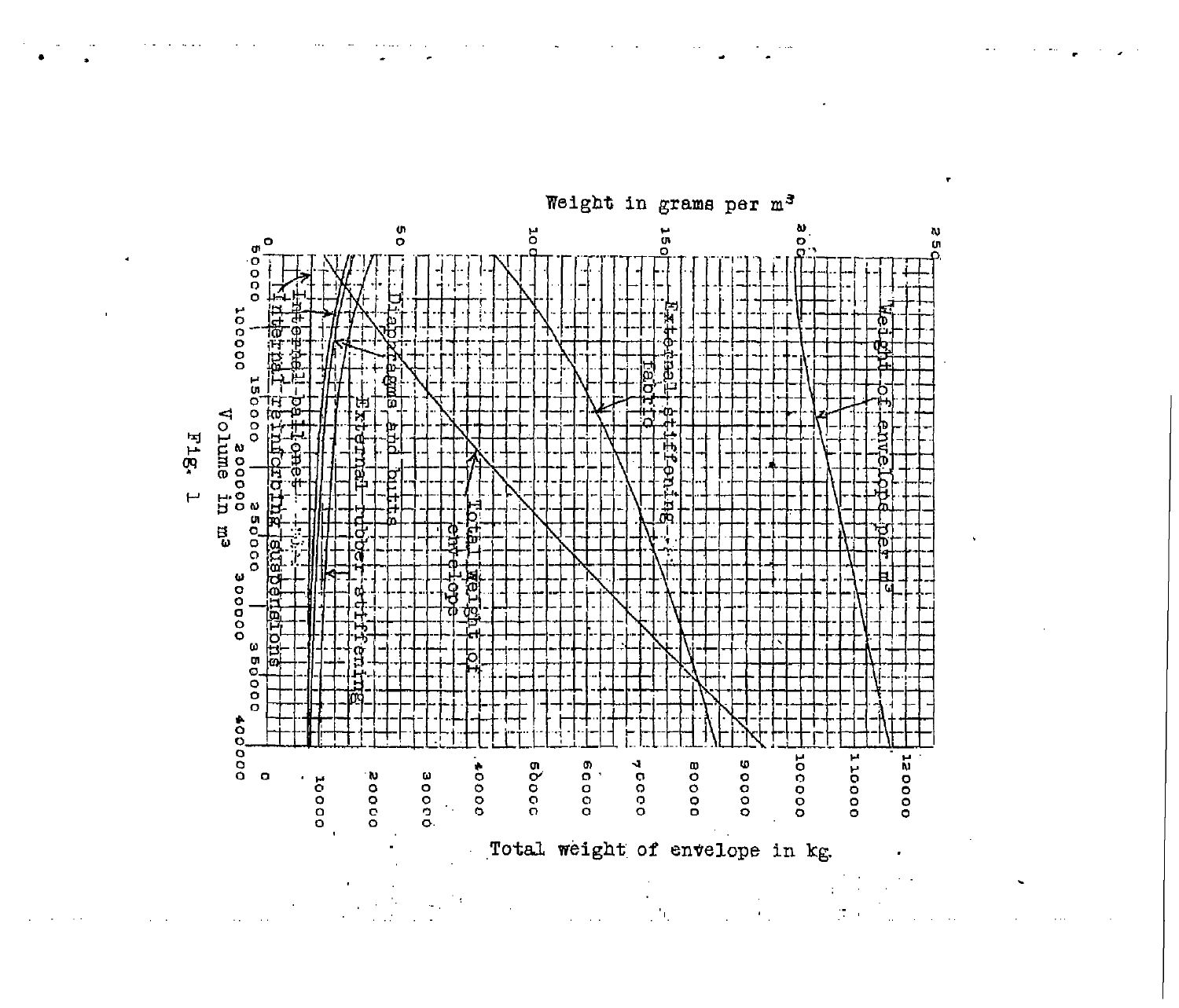

 $\mathbb{R}^2$  and  $\mathbb{R}^2$  $\mathbb{R}^4$ 

 $\mathcal{L}^{\text{c}}$  and  $\mathcal{L}^{\text{c}}$